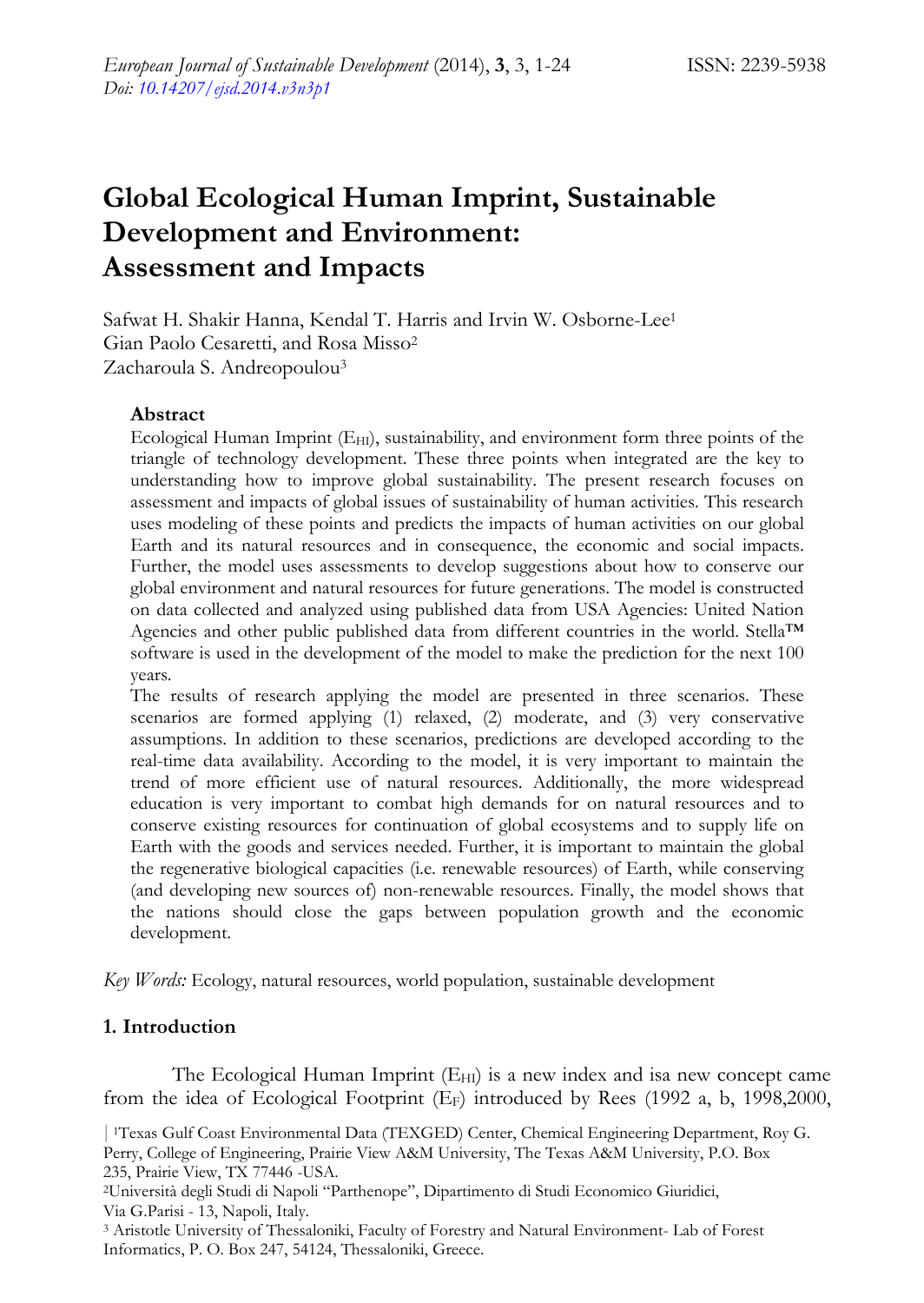2003, 2006), Wackernagel (1994) and Wackernagel and Rees (1991, 1996 a,b). However, Ecological Footprint (EF), in spite of its merit and as a wonderful concept for calculating the human demand from the Earth, it is lacking the idea about the value of human as a precious an important element in the ecosystem. The human element in the ecosystem has provided an impact on the ecosystem in either negative or positive. This should be an important role of humans in the global ecosystem and global life of the planet Earth. In spite of the negative impacts of human element on the ecosystem, the ecological footprint did not consider the valuable aspect of human element on the ecosystem as a whole. Additionally, the calculation of global hectare and in spite of its validity in the global ecosystem, there is lacking the value of humans on it in the assessment. In this respect, the human element is not calculated in the global hectares. Only we calculated in a global hectare, is the demand of human from the Earth. However, philosophically, the human element as a component in the ecosystem should have part of the ecological footprint calculation, and this is not calculated.

Considerable attention must be taken in the human value added in the ecosystem as part of it. Philosophically, without the human element in the processes of the ecosystem cycles, there is and should no change in the ecosystem or the nature. Therefore, the ecosystem will be the same since the creation of the Earth. But because, the human being has not been added to the ecosystems, therefore, this addition must be included in the equation, positive or negative impacts. In this respect, the work of human being has not been evaluated as a value added. The only item is the product type that has been added in the ecological footprint. Further, the functionality of every component in the ecosystems should be accounted for in the ecological footprint. For example, soil fauna, microbial activities, large animals and other organisms should be included in the equation of the ecological footprint because they have functionality in the process of ecosystem bio-capacity addition on the Earth. Further, the biotechnological and technological advances of the human being must be considered in the assessment of  $E_{HI}$  equation.

Sustainable development is based on three essential principles: 1) economic efficiency, in other words, seeking to maximize the benefits to the community by taking account of social and environmental costs, including externalized costs (total cost approach); 2) environmental care, that is to say the preservation of non-renewable natural resources, impact limitation and application of the precautionary principle; and 3) social fairness, i.e. solidarity with regard to the least privileged and contribution to reducing inequality.In contemporary "environmentally aware" society, sustainability has been a key goal of local and regional stakeholders, national governments, NGOs and transnational networks (Andreopoulou et.al., 2011). Especially in the context of the economic recession globally, new technologies have emerged with innovative goods and services challenging environmental sustainability and green growth, as a means to confront the economic crisis (Andreopoulou et.al., 2013).Inthe relationship of human impacts and sustainability on the global ecosystems, the sustainable development will not be separated from human imprints on the global environment. In this respect, sustainability is for the use of renewable natural resources in a way does not lead to its own destruction or degradation, or lead to a decrease in viability "renewable" for future generations (WHO, 2005, Lee, S.M., 1991). Further, it willbe maintaining a constant balance in an effective manner without decreasing or conflicting with the natural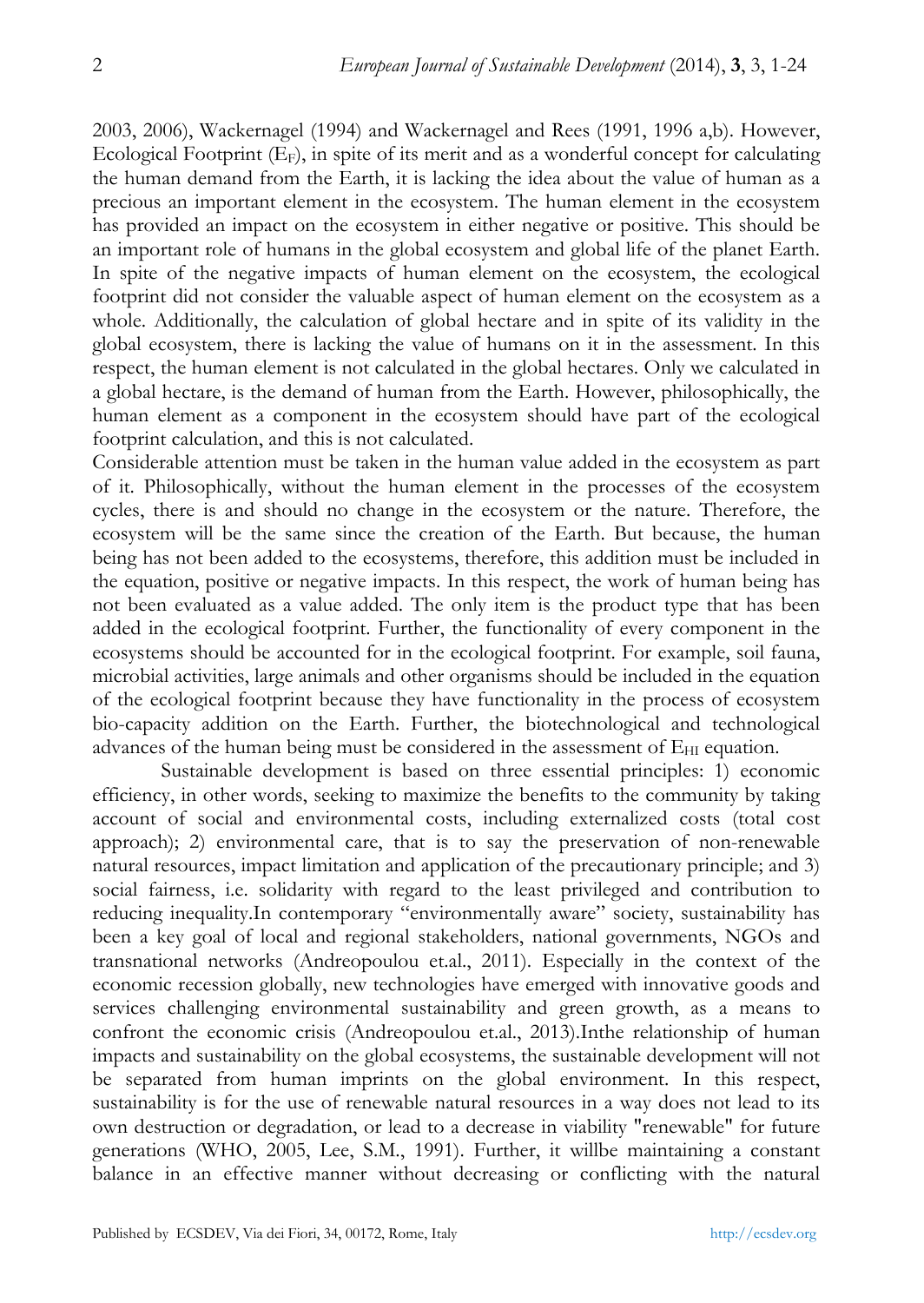resources such as soil, groundwater and biomass. It is very important to focus on economic sustainable development (Rees, 2010) on the optimal management of natural resources, and by focusing on the getting the maximum benefits of economic development, without compromising the condition of services and quality of natural resources (MA, 2005, Shakir Hanna and Osborn-Lee, 2011, andAbson et.al., 2014).

In sustainability, the human focus of the definitions provided on sustainable development, where human development includes the lead to improve the level of health care, education and social welfare. There is recognition of this day of human development on the grounds, they are crucial for economic development and for installing early residents. In the words of the Human Development Report issued by the United Nations Development Program (UNDP), "The men, women and children should be the focus of attention - are spun about the development of people and not the people about development." and confirms definitions of sustainable development is increasingly that development should be participating, so that people participate democratically in making decisions that affect their lives , politically, economically, socially and environmentally. The human influences the sustainable development, where human development includes the lead to improve the level of health care, education and social welfare. There is recognition of this day of human development on the grounds they are crucial for economic development and for installing early residents. In the words of the Human Development Report issued by the United Nations Development Program, "the men, women and children should be the focus of attention - are spun about the development of people and not the people about development." And confirms definitions of sustainable development is increasingly that development should be participating, so that people participate democratically in making decisions that affect their lives, politically, economically, socially and environmentally. Additionally, the sustainable development must include the achievement of rapid transformation in the technological base of the industrial civilization, and there is a need for new technology to be cleaner and more efficient and better able to save natural resources, in order to reduce pollution, and help to stabilize the climate, and accommodate growth in population and in economic activity.

The important element that can be added to the definition of sustainable development is an element of fairness or justice. There are two types of equity are fairly human generations yet unborn, and that their interests are not taken into account when developing economic analyzes, and market forces do not take into account the interests of these savage. The second relates to redress those living today and those who do not have equal access to natural resources or the "good things" social and economic development. The world lives since the mid- seventies under the absolute domination of the world's financial capital, which displays stark disparity between the countries of the South and the North also devotes this disparity within the same states. Therefore, sustainable development must take into account these two issues.

The  $E_{HI}$  is a tool to be used to evaluate the productive surface required by a population to satisfy its consumption of resources, its waste absorption needs and including the human technological factors. Therefore, the measurement of the pressure those humans put on nature, so that we can evaluate the influence we each have on the environment. It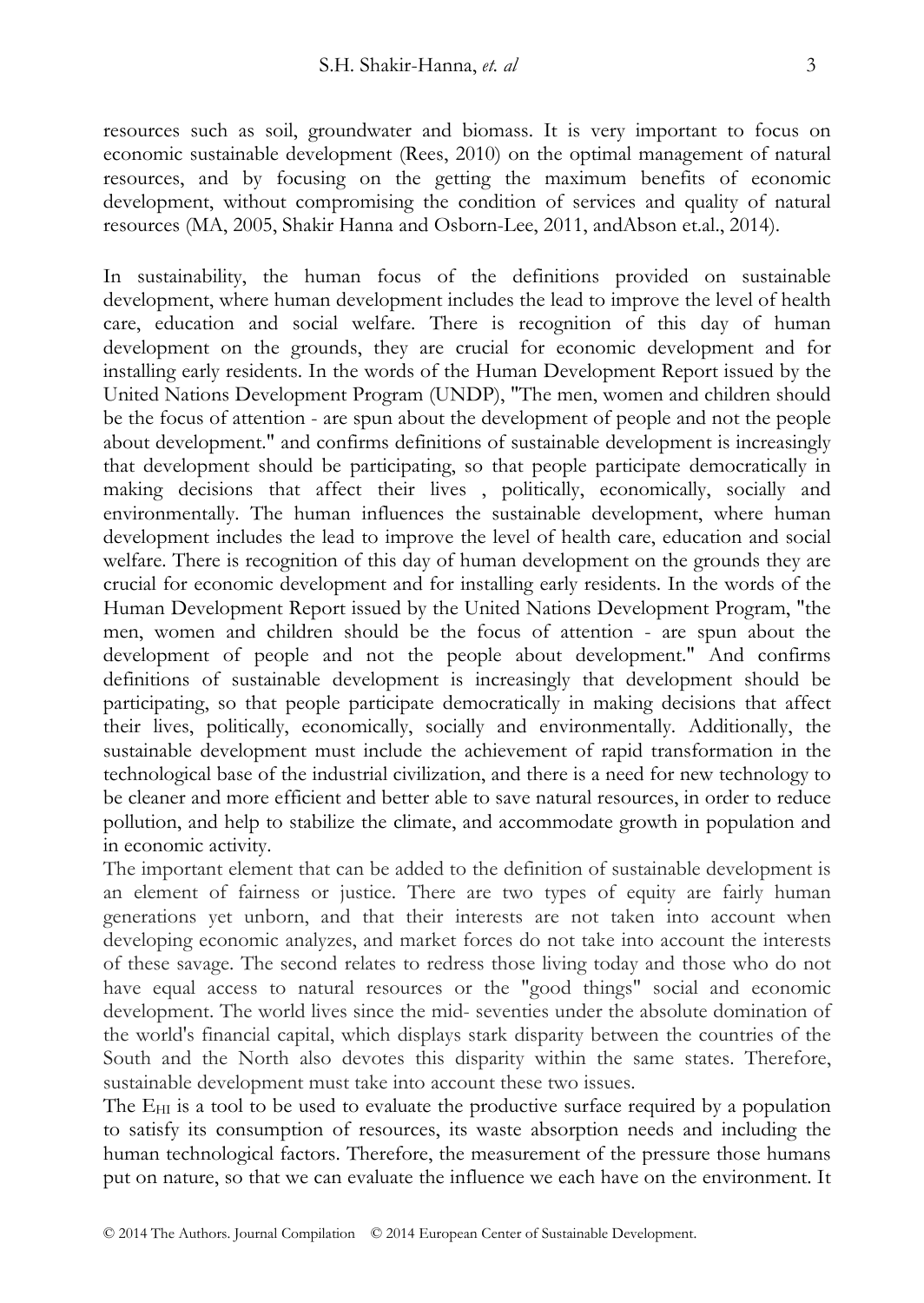offers each of us the chance to assess our impact on the planet and to reduce our consumption of resources and our production of waste, and increase the technological efficiency of using the natural resources to reduce our footprint and act in favor of sustainable development. In this respect; WWF, in its 2010 report, Humankind uses the equivalent of a planet and a half to satisfy its needs. The Earth has exceeded its biocapacity by 50%. To deal with the most urgent challenges, actions must be taken to reduce our environmental footprint and enable sustainable development. The following actions are recommended 1) increase the number of protected zones by 15% in environmentally-sensitiveareas; 2) participate in sustainable management of forests. According to the resolution of (Helsinki, 1993), these are the management and use of forests and wooded terrains, in such a way and intensity that they are able to maintain their biological diversity, their productivity, their regenerative capacity and their vitality. Such a management approach must preserve the ability to satisfy both now and in the future, the environmental, economic and social functions on a local, national and global level. The rational management of forests must not cause harm to other ecosystems; 3) stop excessive consumption of water and the segmentation of fresh water ecosystems; 4) eliminate over-fishing and destructive fishing practices (loss of edible fish, destruction of coral reefs, reduction of the diversity and richness of species); 5)invest in bio-capacity; 6) promote biodiversity and services rendered by ecosystems; 7) solve the problems of priorities between food and energy, generated by agro-fuels; 8) pay attention to the problems raised by allocating land and planning land use and 9) share limited natural resources.

The Present paper will discuss the term of "Ecological Human Imprint  $(E_{\text{HI}})$ " as a new terminology. The first author is defining the Ecological Human Imprint (EHI) by what the human impacts on the environment and natural resources from the impressions and dynamic effects and subsequent economic effects. Therefore, the  $E_{\text{HI}}$  will add a new dimension to the ecosystem philosophy and the calculation of a new method of assessment of the global Earth accounting system and the ultimate goal of maintain the sustainability and economic growth.

## **2. Philosophical Approach Of The Ecological Human Imprint (Ehi)**

Philosophical outlook on Ecological Human Imprint  $(E_{H1})$  for the existence of the human impacts on the environment and including economic dimensions, environmental dimensions and social dimensions. In consequence, the interactions between humans and the environment in which we are living and the subsequent effects of direct and indirect effects on humanity as a whole was felt globally including climate changes, lack of water, food and health problems and security problems.

Ecological Human Imprint is now considered one of the technological means of assessing human impacts on the environment in which they live. Ecological Humanity Imprint can estimate the amount of humanity needs from the natural resources and services provided by the environment and global Earth biological capacity and nonbiological resources. It is an important that we should warn of growing humanitarian needs of the natural resources, and non-renewable natural resources. The growing humanitarian groups' is meaning that the human population is increasing, which means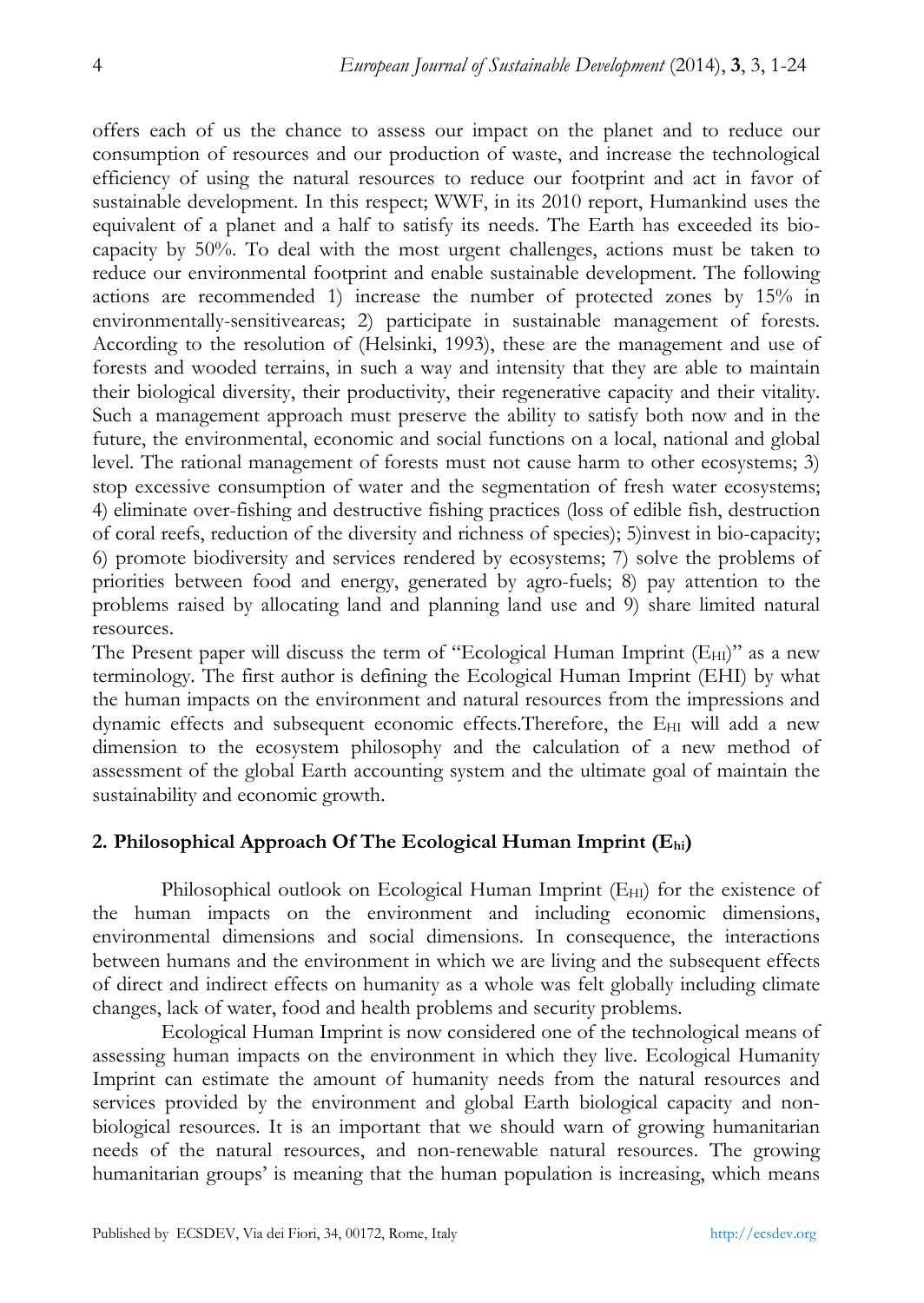the increased requirements of natural resources produced by the global environment. This philosophical outlook is very important because the question now is whether the environment in which we live is capable of supplying this huge amount of human population, the needs of natural resources, especially food, shelter, clothing and energy needed for the production process to meet the increasing demand for resources and needs permanent increase in the current time.

The important question is whether the terrestrial environment in which we live, where can be able to hold the permanent supply of growing the human needs that are not offsetby the truce delay in the use of resources to the degree to which the natural environment to be able to renew its biological capacity in order to continue to renew itself to handle the increasing of human population.

The Figure 1 and Figure 2 shows a realistic view of what is happening in the world in terms of population growth curve and increase natural resources, and this is in addition to the curved global growth in gross domestic product(GDP). From this graph, we can see that the increase of world population will reach into overdrive and is not balanced with the increase of the natural resources and with the development rate. This means that the curve of the population increase has exceeded the rate of development, and this represents a great danger for the development.

What are the solutions needed to meet the shortfall between the needs and sustainable development? The sustainable development must be at the level of population growth or even a little more that can encounter demand for natural resources and to ensure the covering of the growing needs of the population. The question that is needed to be answered is that the rate of the population increase will equal rate of the increase in natural resources or not?

#### **How Is the Process of Sustainable Development?**

The question is what must be taken into account; a valuable is the earth, and including the natural resources (i.e. the renewable and non-renewable) will suffice the growing needs of humans taking into consideration the basic needs. Is the ecological economy will be able to answer these questions? Do environmental economy can be able to answer questions of sustainable development? The environmental economy depends on the environmental feasibility studies to take advantage of the available natural resources. If the feasibility studies carried out it will be expensive, and then feasibility of their use is not important. The environmental economy depends on the exploitation of natural resources to get the useful national return. The environmental economy depends not only on yield but calculated into account that the production and use of natural resources you will benefit the largest number of people living on this earth.

The Global Environmental Economy in which is the population factor is very important in studies of international global environmental economy and international and that the philosophy of International is how to shift from market economy to environmental economics, which aims for sustainable development in the first place, which is designed to work the continuity of natural resources to the long-term in order to extend the humanity needs.

The philosophy approach in environmental economics is based on economy, the environment, continuity, sustainability of resources, and the use of natural resources to a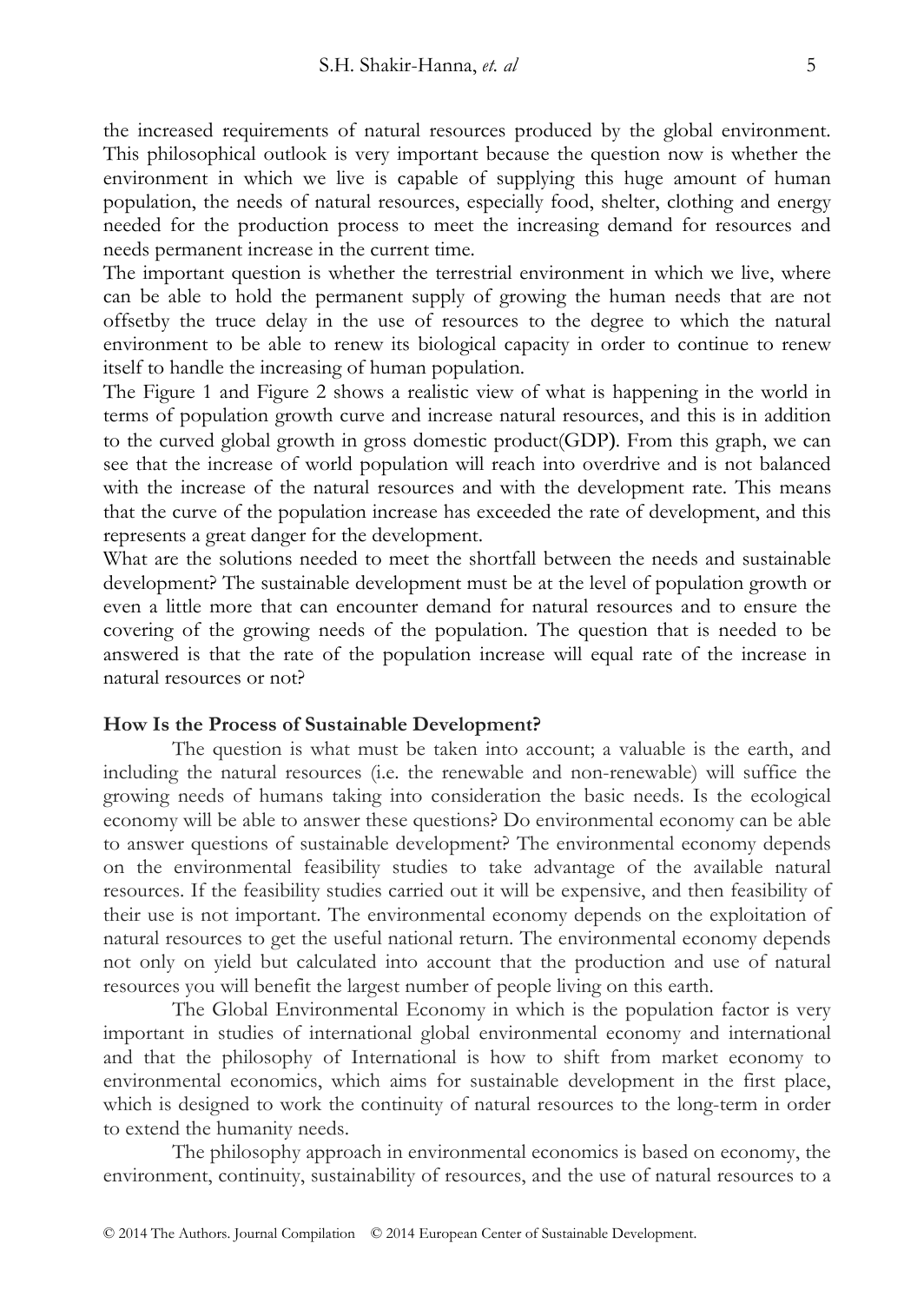large number of generations and for scheduled to use the resources for a large number of years. The environmental economy does not depend on an urgent and quick profit, but depends on the rotation of the resources of many natural cycles. So it can be the best use of natural resources for the benefit of the largest number of people. This type of economy depends on the preference optimization best use of resources and turns them into resources utilized to reduce waste and convert it into the economy incredibly basic and diversified economy.

Another aspect of economic development and environment is the political dimension.

The political dimensions of the economics of the environment and development must rely on policies of enough optimal use of resources, reduce waste, recycle natural resources, and exploitation optimization with interest the sufficiency of the largest number of people because without this awareness of the political and economic cannot any country with limited resources and increasing the number of residents increased significantly for the possibilities of natural resources to meet their needs. On the other hand, these countries cannot provide a decent living for all the people without encountering problems. Problem is likely to arise from inadequate community of basic needs; friction may arise between members of the community, and the clash arises and instability.

# **3. Materials And Methods**

# 1) Rethinking of the Calculation in the "Ecological Human Imprint (E<sub>HI</sub>)"

In the ecological footprint (Rees,1992), (Wackernmagel, 1994) and Wackernagel and Rees (1991, 1996), they used and compared human demands on nature with the biosphere's ability to regenerate resources and provide services. It does this by assessing the biologically productive land and marine area required to produce the resources a population consumes and absorbs the corresponding waste, using prevailing technology. However, this system, did not calculate the value added of human element and other organismal elements in the ecosystem in the equation of regenerative capacity of the Earth or the demands from the Earth. This has not been philosophically calculated, because if we add these elements may we have different results. In the ecological footprint, we only calculated the demands and biological capacity of the Earth without regarding to all other elements in the ecosystems and globally.

Therefore, the Human Ecological Imprint  $(E_{HI})$  calculation methodology can be described as: 1) What is the value of human being on the ecosystems (i.e. this including positive and negative impacts); 2) What are the values of animals in the functionality of ecosystems; 3) What are the values of plants in the ecosystems' functionality; 4) What are the values the energy transformed of the processes of the ecosystems; 5) what are the values of water functionality in the ecosystems; and 6) what are the values of soil materials in the functionality of ecosystems.

In the theory of the Ecological Human Imprint  $(E_{HI})$ , the thinking is to consider the above mentioned activities in the process of the ecosystems, and they are the results of major human activities plus the other components of Earth's environmental, including the biological and none biological components. In this sense, we are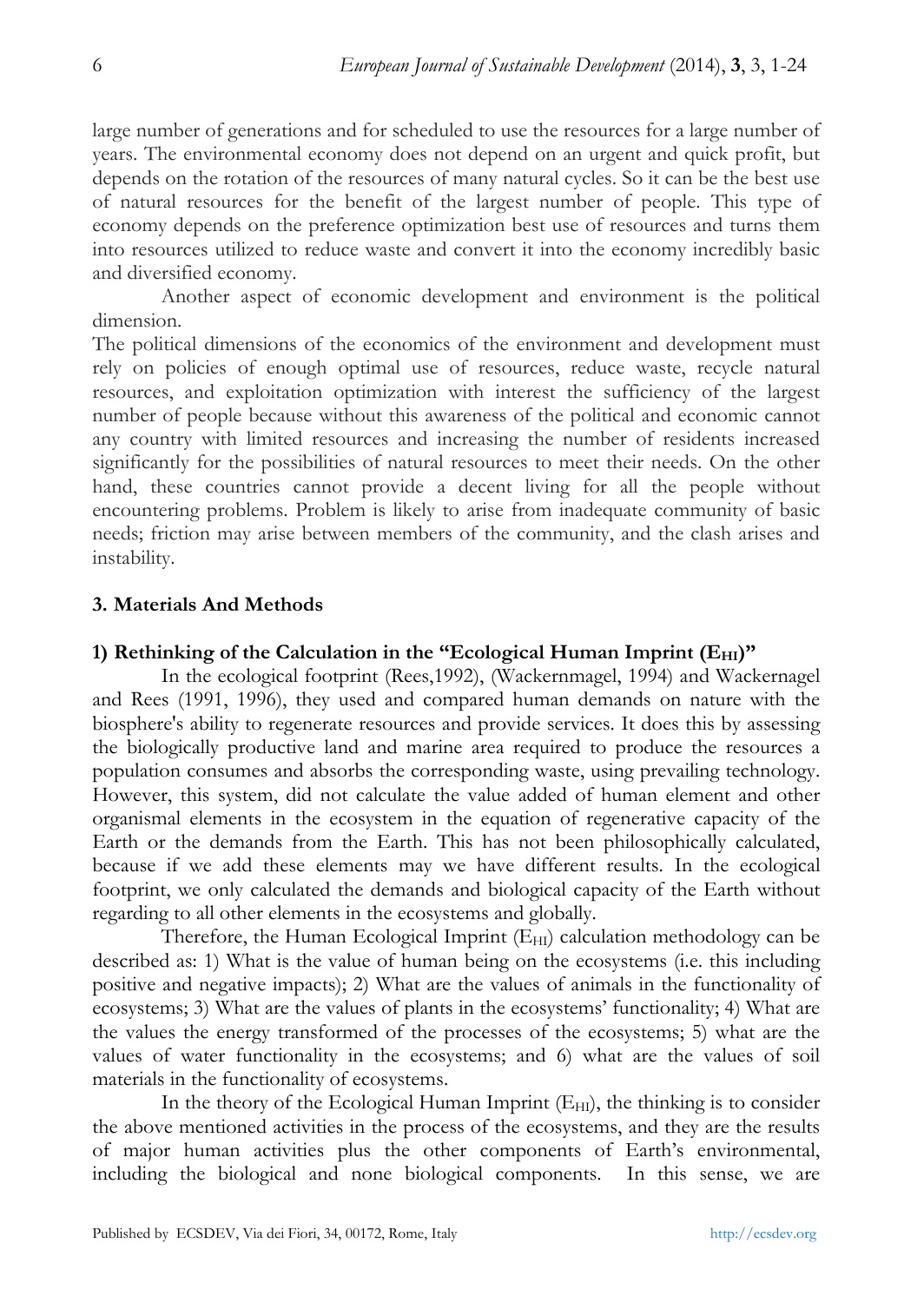suggesting that to use the concept of information theory, which is considering all the elements of processes and converting it as elements of bits and bytes. In this respect, the conversion of all the elements to bits and bytes will add a new dimension to the ecological footprint and may be accurately assess the demands from the Earth and the assess the availability of resources. This will give a new approach in the accounting system of the Earth to calculate the production or the bio-capacity of the Earth and demands from the Earth. In my own believe, the assessment on the base of bits and bytes will produce better understanding of how are our ecosystems function through the activities of human beings and the other components of the ecosystems. Further; this will lead to avoid the challenges to the ecological footprint theory. These challenges include: 1) the lack of calculation of data consumption and data of production; 2) factors of yield which are sometimes are not available; 3) There is no calculations or information about the role of below the ground organisms' of the ecosystems and their functionality role in the formation of biological capacities; 4) There are no calculations or information about the role of the above ground animals or organisms functionality in the formation of biological capacities of the Earth; 5) The lack of the role of energy in the formation of biological capacity, in spite of the inclusion of the energy consumption in the ecological footprint demands from the earth. However, the inclusion of the energy footprint in the biological capacity is not calculated and in particular, the useful energy in the process; and 6) The lack of the value added of human activities positively or negatively on the regenerative capacity of the Erath.

Accordingly the present method of  $(E_{HI})$  is a new endeavor for assessing the human demands and the production of bio-capacities from our planet Earth. This method of the new assessment is depending on the informatics based theory (Shannon and Weaver 1949). In this theory, the consideration is given for the bits and bytes of a system which are finite elements and are limited, in the universe. Therefore; because of the number of the elements (*S*) in the universe or the Earth can be numbered into 1 to N and the need to evaluate the probability of the existence of their functionality in the earth, the probability in doing a function is equal  $Pr(S=i)=pi$ ; this means that we are making a pick of out any given functionality in the ecosystems at the most is, the logN, taking the logarithm to base two. The following formula can be applied as: −∑ pi loge pi. This will allow to asses functionality in the ecosystem to produce the right quantitative analysis of the bio-capacities and the demands from the global Earth.

#### **2) Application of the Theory and Formulas of the Model**

The application of the theory will be collecting the information about the probability of each function of every component on this global Earth that has a role in the production of bio-capacities and the demands from the Earth. The following are the components of the participations in the production for goods and services from the Earth natural resources. In this respect, cropping lands is providing about 25-28%, grazing lands is providing 10-11%, forest lands is providing 33-38%, fishing ground is providing 7-8%, built-up lands 3%, and the technological factor is providing about of 23 - 30% of human beings role and is representing the activities' on this Earth (i.e. in agriculture, in industry, in service sector, and other activities in the global universe). On the other hand, the demands from the earth; cropping lands is providing about 31%,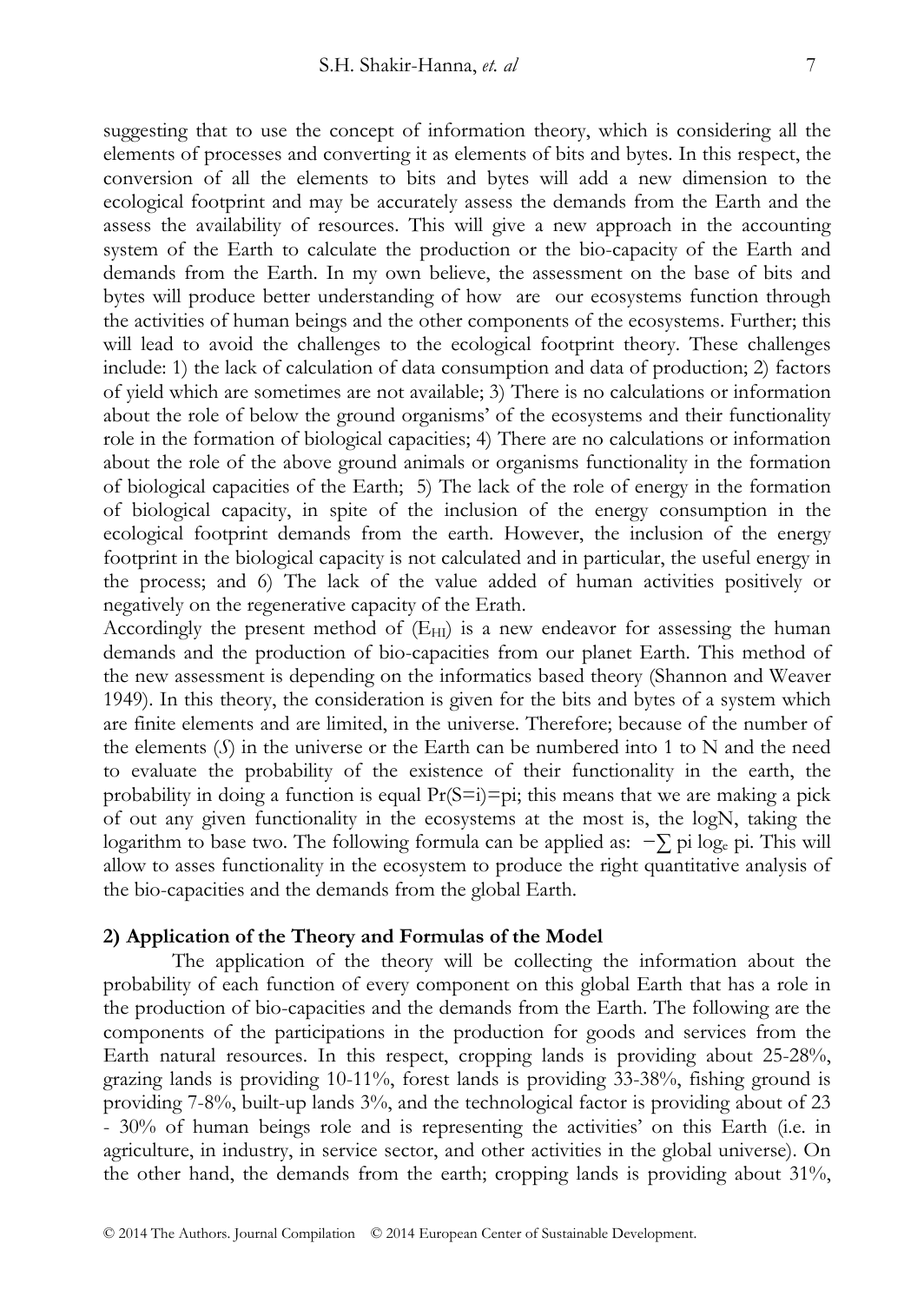grazing lands is providing 11%, forest lands is providing 12%, fishing ground is providing 4%, carbon demands from energy 30%, built up lands 3% and the technological factor is providing about of 9% of human beings role and is representing the activities demands from this Earth. The materials involved are 1) cropped lands; 2) grazing lands; 3) forest lands; 4) fishing ground; 5) built-up land and 6) human resources that are producing the forces of production and technological advances. In this respect, the data of human population and other resources were gathered from published series from different agencies such as World Bank, UN Food and Agriculture Organization (FAO 1960-2008 FOASTAT and 2008 FOASTAT), NOAA (2012), United States Department of Agriculture (USDA, 2012), United Nation Development Program (UNDP), United Nation Environmental Program (UNEP, 2009), (UNFPA, 2001), WWF reports, 2002, 2004, 2006, 2008, 2010, and 2012, (WHO,2005), WRI 190-2005 series, WRI 2000, and 2012 and World Bank Data (1960-2012 series ). The data were analyzed using the regression, correlation, and statistical methodologies using Sigma Plot Software (Version 8, Version 11.2), 2D software of SPSSSCIENCE, 2002, (2009-2010), STELLA software (2001), and SAS, 2010.

Accordingly, the information from the published series, were tabulated and, used to assess the biological capacities of the Earth and the demands from the Earth using information theory technique. Green Informatics constitute a new term in the science of information that describes the utilization of informatics in the interest of the natural environment and the natural resources regarding sustainability and sustainable development (Andreopoulou, 2012).This added another dimension to the ecological footprint and converted to Ecological Human Imprint (EHI) which produced the correct assessment of the needed materials' supplies and the consumptions. Formulas were constructed to be used in the model for assessing the E<sub>HI</sub>. These formulas are:

- 1) Relationship between Global Human Growth rate (GHGR) rate and Global Domestic Growth Rate (GDPR) in different years as: Y= -151.62+0.08 Xand Y= 582884.98 - 877.04X  $+0.44X^2 - 0.00007X^3$ .
- 2) Relationship between Global Biological Demands (GBD) / per capita and Global Biological Capacity (GBC) / per capita and number of years as  $Y = -31.36 + 466.08$  X -0.23 X<sup>2+</sup> 0.000004 X3 and Y=84.88 -0.041X2.
- 3) Relationship between  $E_{\text{HI}}$  index calculated by information theory, including the human technological advances and EHI biological demands and EHI biological capacity indifferent years as Y=-217.11 +0.11X andY= -223.14+0.12X.
- 4) Relationship between Global Human Population (GHP) and Ecological Footprint (Demand from the Earth) in global hectare  $Y = -0.28 + 2.56*$  (GHP).
- 5) Relationship between Global Human Population (GHP) and Ecological Bio-capacity Footprint (Bio-capacity of the Earth) in global hectare Y=4.65 -0.45\*(GHP).
- 6) Relationship between human population and maintenance index of Earth in supporting all humans on the Earth using advanced technologies and using information theory Y=2.29-  $0.23*$  (GHP).

# **4. Results**

# **1) Ecological Human Imprint Analysis**

According to recent United Nations estimates, global population is increasing by approximately 80 million — the size of Germany — each year (Vital Sign, 2012, UNDP,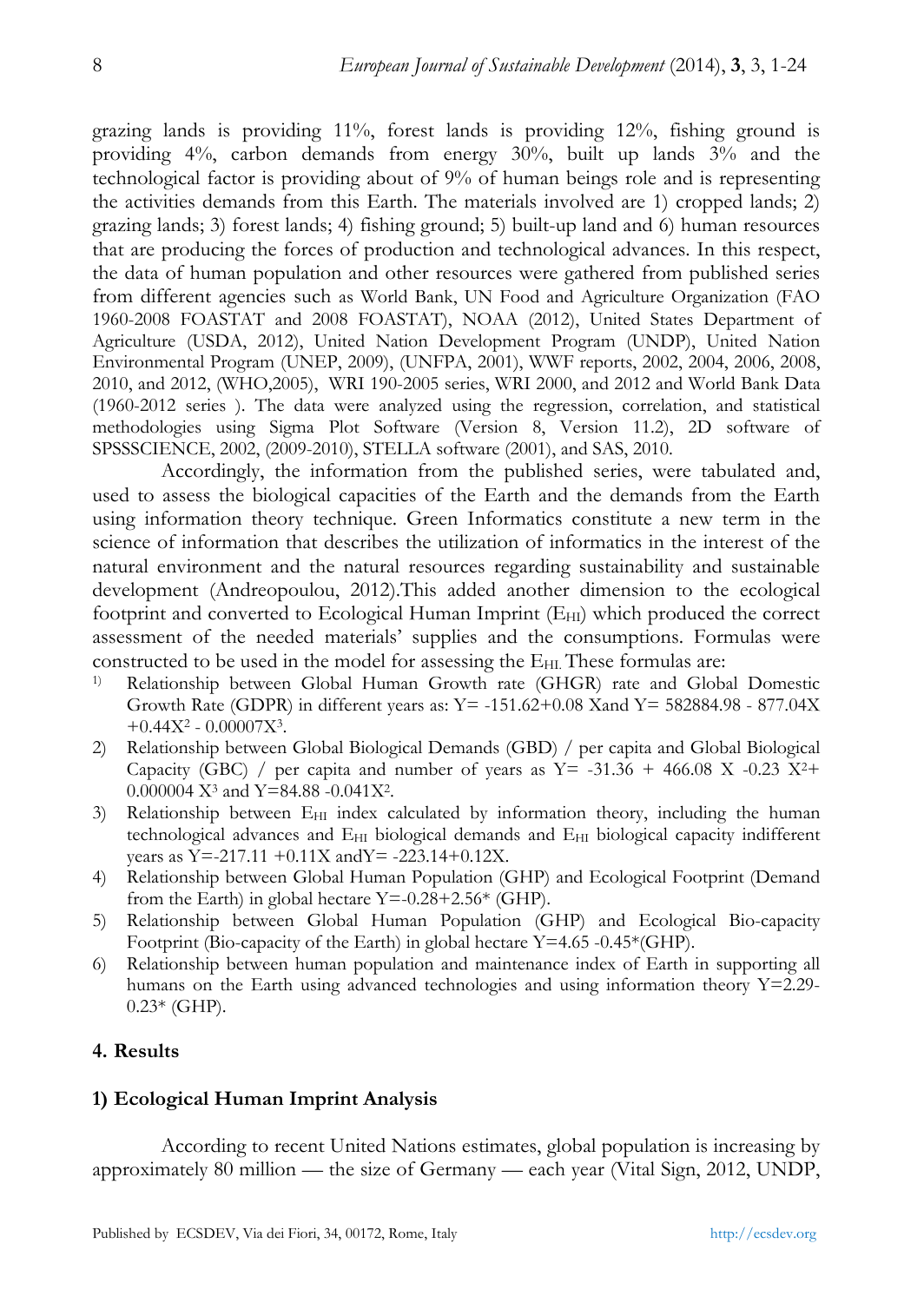2013). Although fertility rates have declined in most areas of the world, population growth continues to be fueled by high levels of fertility, particularly in Asia and Africa. Continued high fertility in many developing regions, coupled with low fertility in more-developed regions, means that 80 percent of the global population now lives in less-developed nations. The most-recent World Watch Institute edition of its Vital Signs surveys (2012) some of the most significant global trends affecting the environment are 1) global energy intensity increases and the rise in global oil consumption; 2) the fall of fossil-fuel consumption subsidies; 3) the rapid ascent of global wind power capacity and solar photovoltaic generating capacity; 4) the peak production of passenger cars and light trucks; 5) the increase in global biofuel production; 6) the prevalence of organic farming methods, per / capita meat consumption in the developing world; 7) the extraordinary growth in fish farming (50-fold since the 1950s, now accounting for 40 percent of total fish catch), and 8) the rise in the number of overweight people age 15 or older worldwide (up to 25 percent since 2002, to 1.93 billion people). Further, (UNDP, 2013) indicated that the growth in global emissions of carbon dioxide (CO2) is accelerating, and emissions today are more than 46 per cent higher than their 1990 level. Forests continue to be lost at an alarming rate. Overexploitation of marine fish stock is resulting in diminished yields. More of the earth's land and marine areas are under protection, but birds, mammals and other species are heading for extinction at an ever faster rate, with declines in both populations and distribution.

Tables (1&2&3) and Figures (1) indicate that the  $E_{HI}$  as an index is including in it, the human advanced technologies in the calculation. In this respect, the diagram explains that the ecological human imprint of threats, impacts and positive and negatives value added of increasing human population. These impacts include the advanced technologies which have positive and negatives properties in order to satisfy the human needs from goods and services that are required natural resources to support all the human activities. Furthermore,  $E_{\text{HI}}$  appraises the total bio-productive area needed to sustain a defined society's activities, wherever these areas are located on Earth. The E<sub>HI</sub> accounts for three functions of ecosystems used by humans—resource supply, waste absorption, and space occupied for human infrastructure, in addition to the advanced technologies of human power of additions of technologies' which improve the use of the natural resources to increase the efficiencies of use of natural resources. In addition to the advanced technologies, the negative impacts of increasing human of using these natural resources and loss of habitats and increasing poverty and impacts on social and behavioral activities. Further, in general, the Footprint underestimates the impact of human activities on the biosphere. In addition, ecological footprint focuses on renewable resources while the footprint provides limited information about most non-renewable resources and their impact on ecosystems except the fossil fuel. This that what is the E<sub>HI</sub> is trying to add and include the human advances' technologies for both the biological capacities of Earth (i.e. technological advances in production; creation of biological capacities and reduction and recycling of wastes make high efficiency of use of the natural resources) and the biological demands from the Earth which can be translated to the waste produced, which added to the demands from the Earth (i.e. technological advance for production of waste and most harmful materials).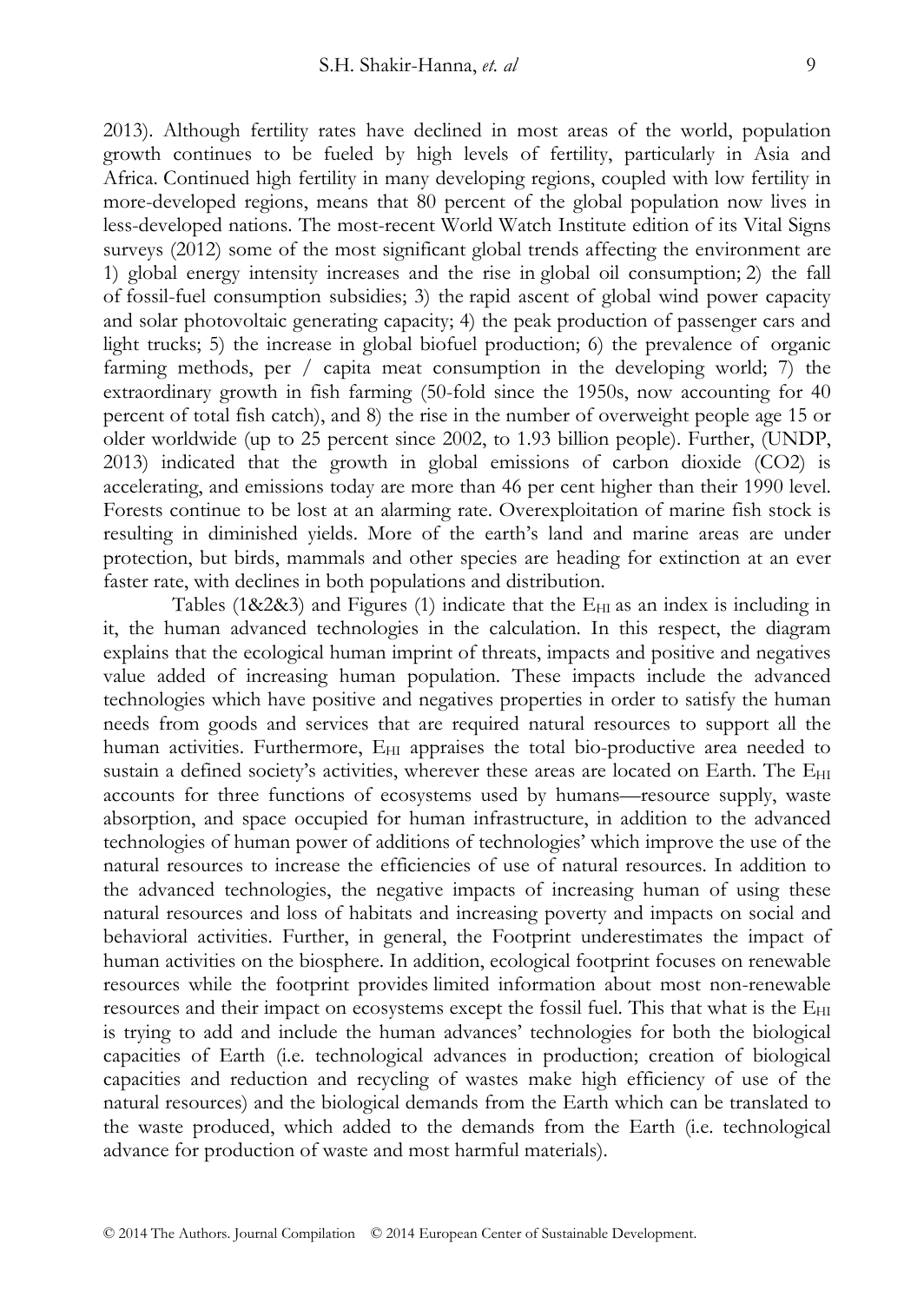

# **2) Relationship Between Human Population, Global Domestic Product, Technological Advances and Sustainability**

Figure 2 indicates the relationship between human population growth and global growth rate of Global Domestic Product (GDP) in %. From the graph, it is noted that there is a gap between the human population growth and the growth rate of GDP. This gap indicates that if growth of human population is increasing than the global growth rate of GDP, there will be a shortage of the existing resources that allow production of goods and services that are needed for consumption of all human beings including the technological advances, that most of the economists depending on it to meet the demands from global Earth resources. From the above point of view, we need to express the concern; of the higher demands than the availability of supplies of goods and services that are available even we have advances in technological aspects. One of the hypotheses is that if we have the technologies that can reach a 100% of technological factor, there will be a gap between the human population growth rather than the growth of GDP. This is the concern. In addition to that, the stresses that can be accompanied to the advance of the technological factors, that will produce lot of pollutions, environmental problems, health problems and additional stresses such as the human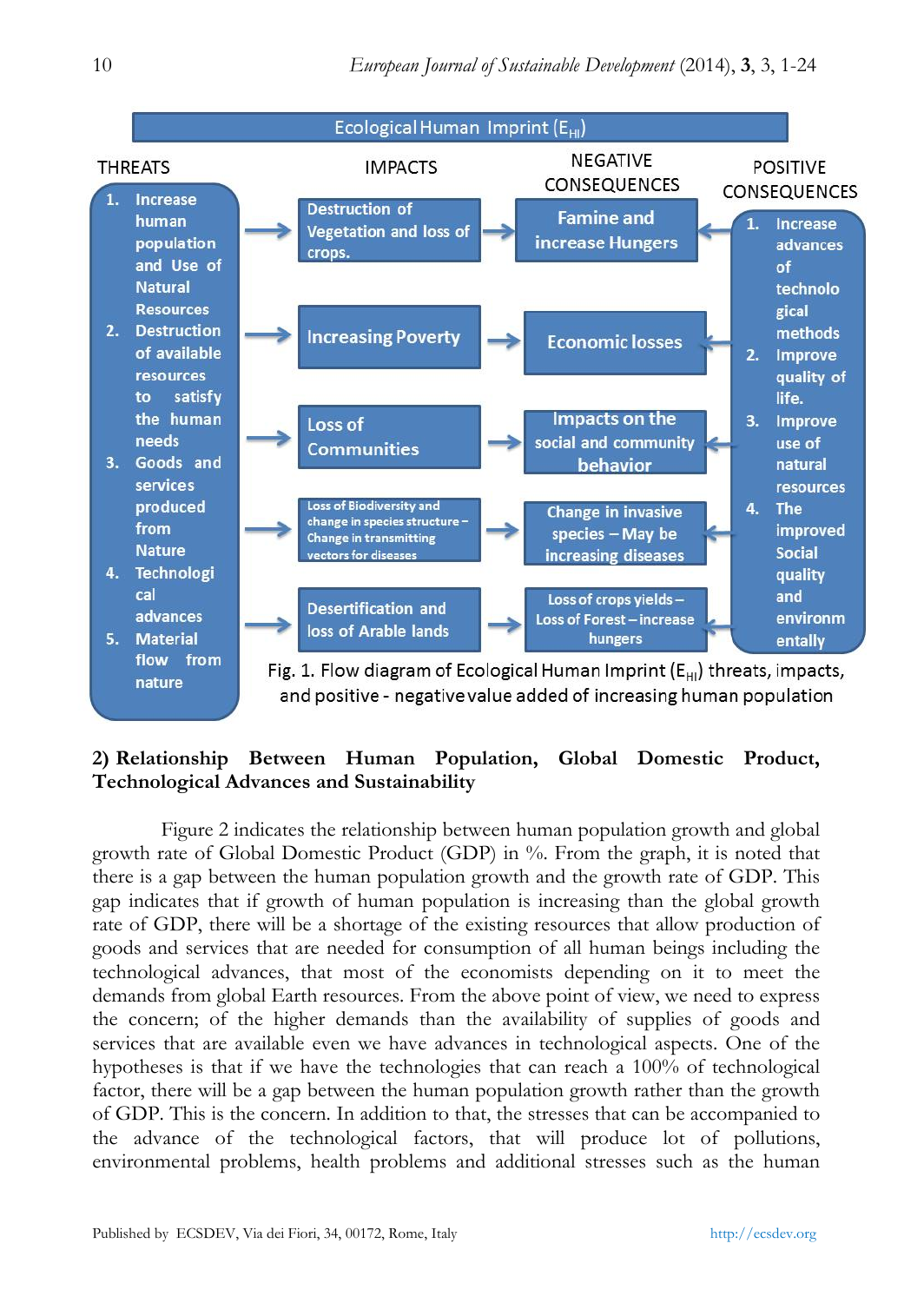social impacts and economic stresses. These impacts can be harmful and can lead to reduction of human quality of life. Is this the issue that we want to reach in this regard? Further, even the technological advances for example in genetic engineering of the crops or agricultural products and for the sake of hypothesis that if we have made advances in production of crops to reach 100% improving in doubling the yield of crops and agricultural crops, then the question is this advancement will produce the goods and services to meet the growing demands of human population from food and other products? Further, we need to think for the coming the new generations. In theoretical, we cannot make advances to make the yield of crops to be 100% more than the existing yield of any crop. The reason, if the advances in genetic of the seeds to be planted, the seeds may need extra water resources and better soil condition and good climatic status. However, we have seen global climatic changes such as global warming and drought that can affect the life cycles of biological materials that can produce the food and biological capacities of the Earth.



Figure (2) Relationship between global population growth and growth rate of global GDP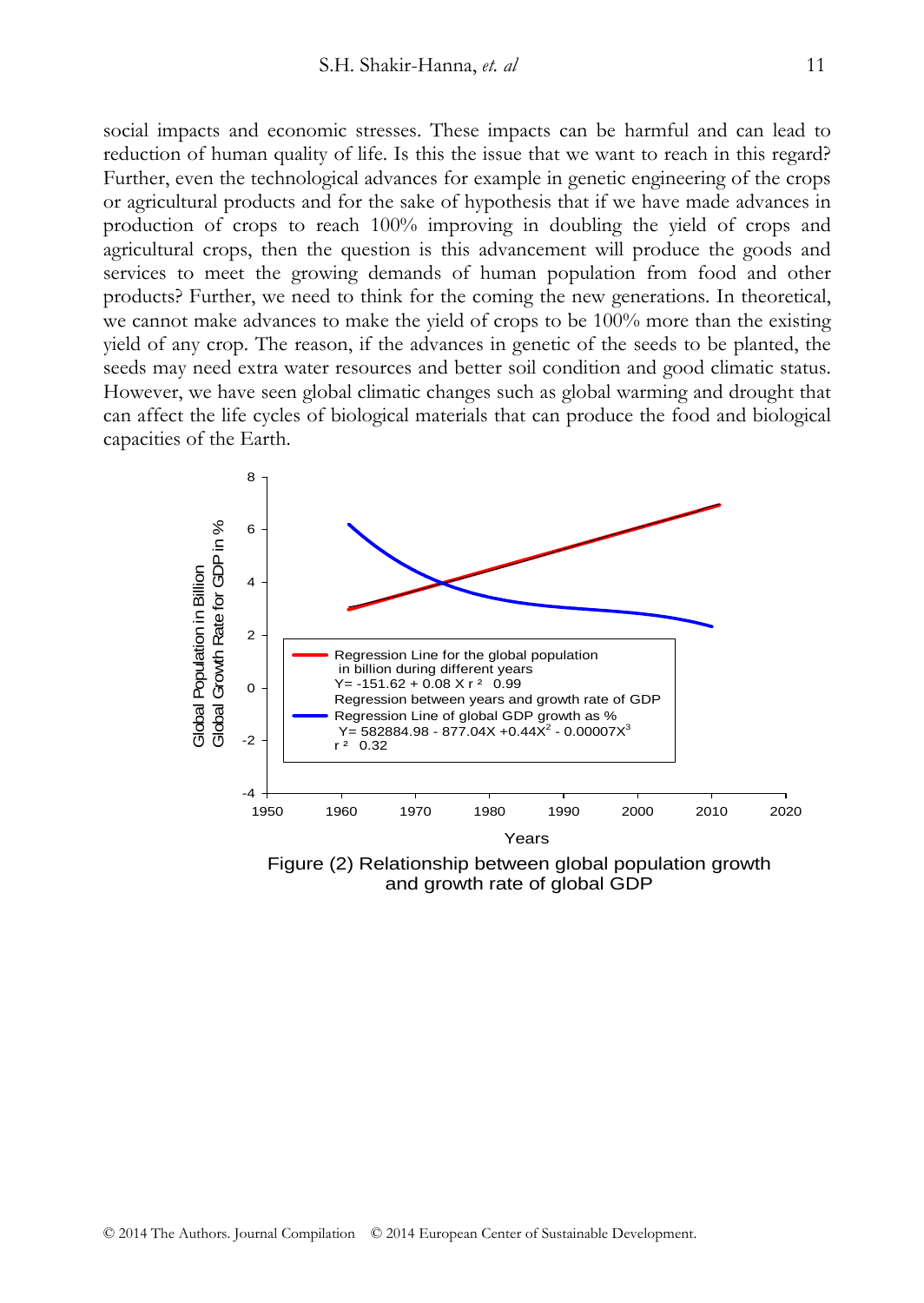

Fig. (3) The relationship between global biological demand / capita and global biological capacitiy / capita in global hectare during years 1950-2010 in global hectare

In order to discover the importance of global biological capacity of the Earth from the ecological footprint bio-capacity data and the ecological footprint data demands from the Earth for goods and services, we can discover that the biological capacity of the Earth is in decline against the demands from the Earth as shown in Figure 3. This will indicate that the global Earth will not be able to support the human population. In consequence, the issue of sustainable development will be in question. Further; sustainable, economic growth must be much less material and energy intensive than at present (Pearce, 1994). Therefore the supports of the case for ecological tax reform in aid of resource conservation (von Weizsacker, 1994). For example, depletion taxes and marketable quotas on natural capital inputs to the economy would: a) stimulate the search for more materially and energy-efficient technologies; b) preempt any resultant cost savings, thereby preventing the economic benefits of efficiency gains from being redirected to additional or alternative forms of consumption, and; c) generate an investment fund that could be used to rehabilitate important forms of self-producing natural capital (Rees, 1994, Rees, 2008, Rees, 2006, Rees, 2013 and Shakir Hanna et.al., 2011, 2013a).

## **3) Using Ecological Human Imprint Method as Described Above**

Ecological human imprint  $(E_{HI})$  indicates that the bio-capacity and demand from the environment can be used in closing the gaps between the biological capacity and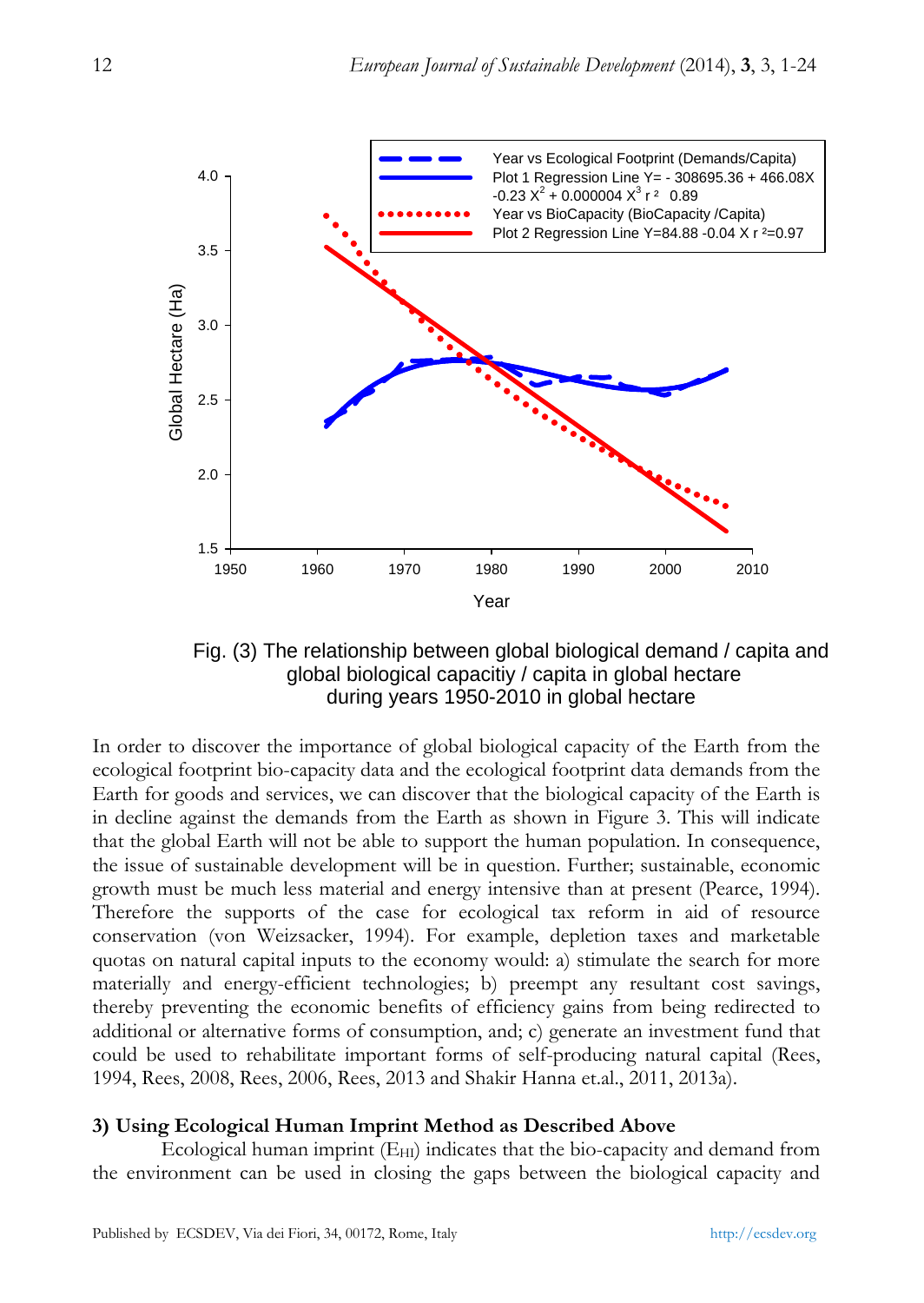demands from the Earth. In this respect, the functionality of the  $(E_{HI})c$  help in increasing the biological capacity of Earth through the technological advances and the best efficient consumption of the natural resources. This will lead to extend the time of using of the natural resources and the biological capacity of the Earth. Using the information theory of bits and bytes will allow the closing the gaps in the data, and it is taking into account the technological advances of human beings. In other words, it brings the gaps between consumption and production and renewability of natural resources to year 1992 rather than the year 1981. Figures (4 and 5) show that there is no gap between the total  $E_{HI}$  demand from the Earth and the total  $E_{HI}$  production from the Earth. However, there is still a big deficit in production rather than the consumption in the year after 1992. Therefore, when we included the technology factor of the human being in  $E_{HI}$ , it shows the closing gap between the demand and production, including the renewability of the natural resources for the sake of production of goods and services. This gave the Earth about 11 years to reach the breakeven point between demands and production.



Fig. (4) Relationship between world human population and  $E_{HI}$  demand and  $E_{H}$  biocapcity from the Earth using the information theory including the human technological factor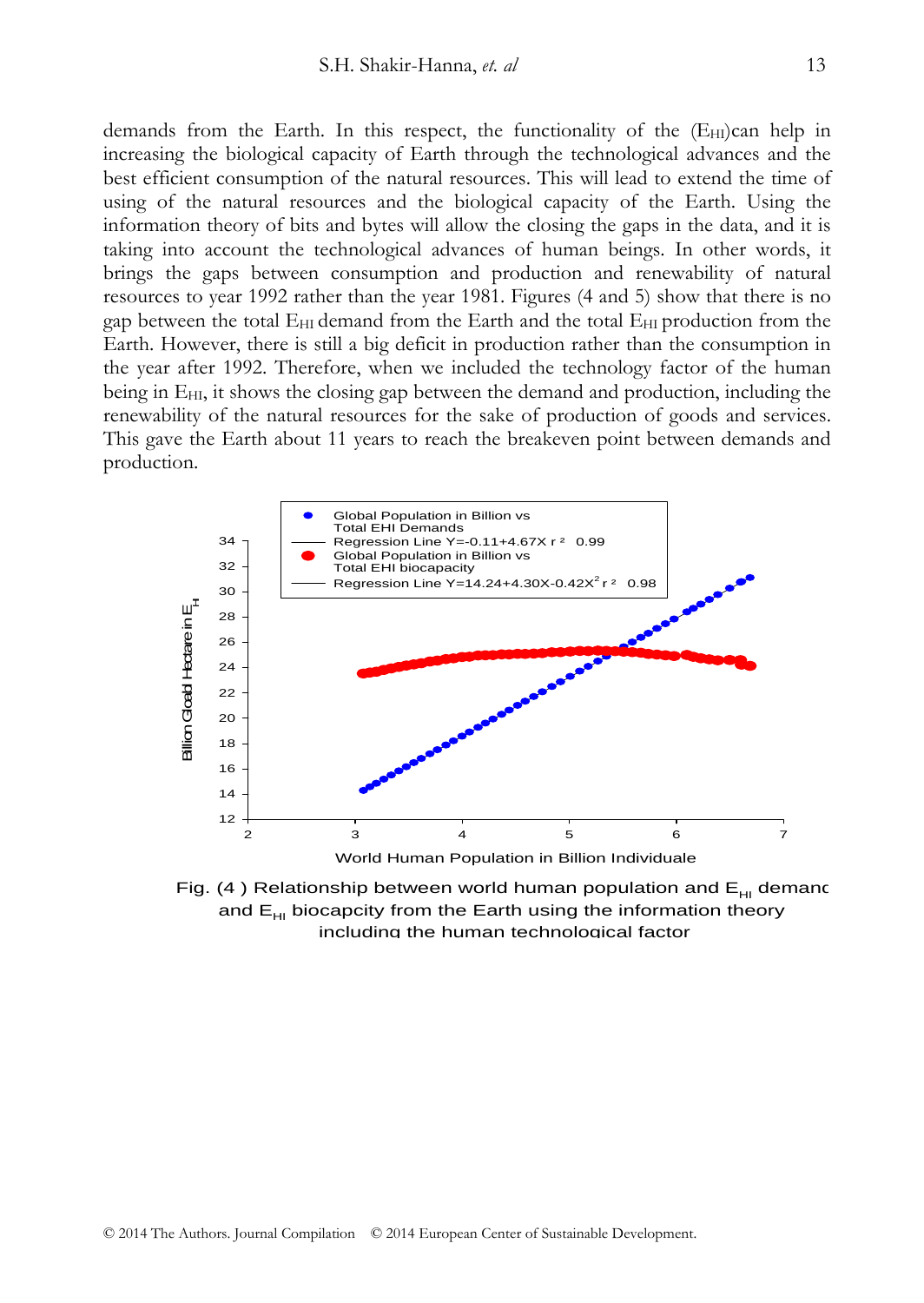

**Figure (6)** shows that there is a decline in the maintenance index that explains the Earth disability to maintain its ability to support all the human living on this Earth by supporting and providing the required natural resources to produce the goods and services that all the humans which are in need.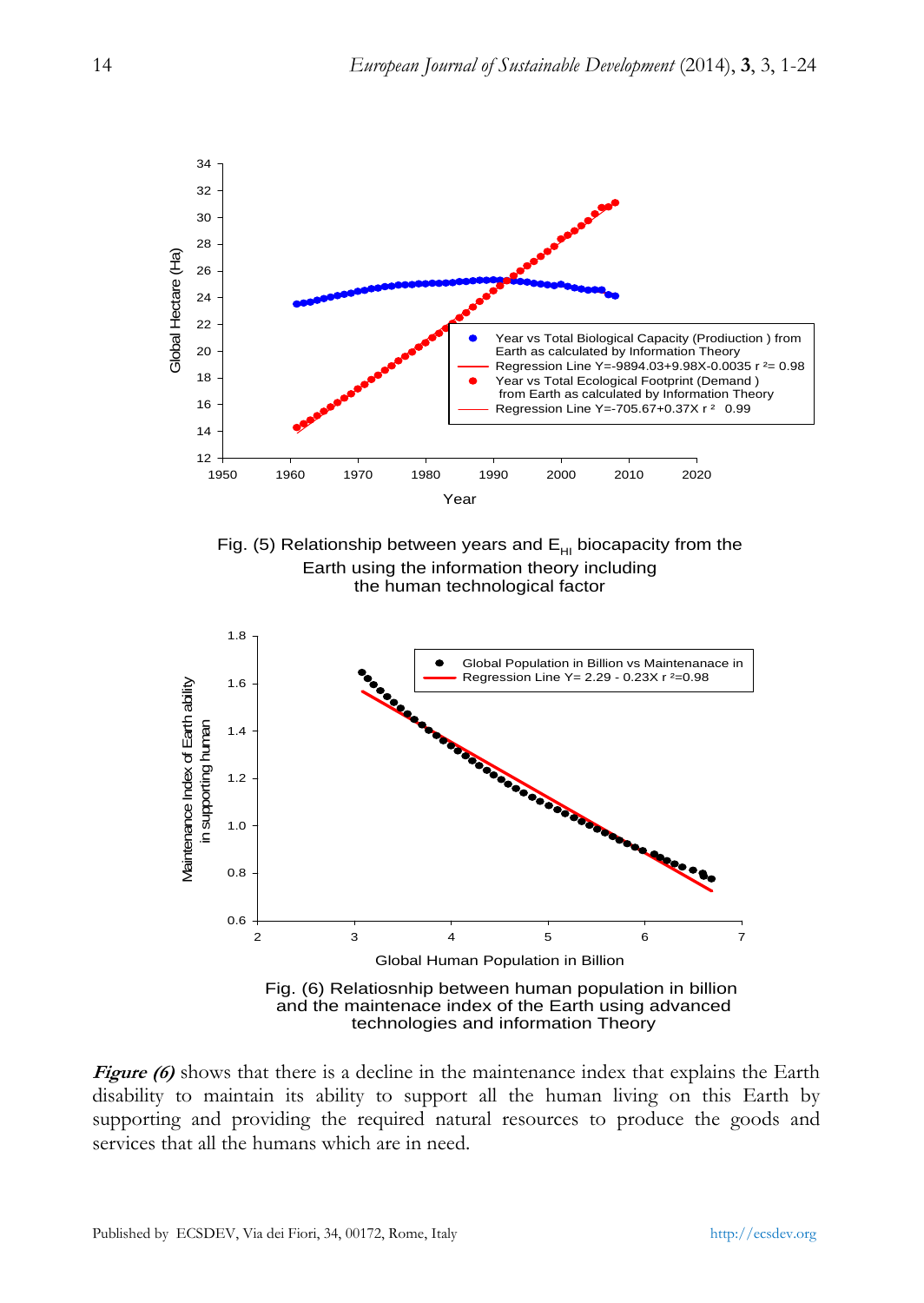#### **4) Modeling the Ecological Human Imprint and Impacts**

Figure (7) shows the human population at growth rate 1%, global biological capacity and global biological demands from the Earth as calculated by the  $E_{\text{HI}}$  index using information theory that includes the human technological advances. The graph shows the closing the gap between the total demands and total production and services with the global increase of the human population in spite of the very little increase in the demands than the biological capacities. The method has made close gaps between human population growth, demands and production of capacities and services that are needed from the natural resources. In this respect, because we take into consideration the technological advances in creation of biological goods and services to meet the demands and needs, this index has added a new dimension to reduce the gaps for production and demands. However, with increasing the human population in the current trends of growth ratewill be still a concern (UNDP, 2013). Currently, UNDP in 2015 developed several goals which are: 1) eradicate extreme poverty and hunger; 2) achieve universal primary education; 3) promote gender equality and empower women; 4) reduce child mortality; 5) improve maternal health; 6) combat HIV/ AIDS; 7) ensure environmental sustainability; and 8) develop a global partnership for development. These goals should be accompanied, in my opinion, by achieving the goals of reduction of human population growth rate. This will add a new dimension by reduction of use the natural resources to allow the global building of biological capacities of natural resources. These natural resources need time factor to increase and build up its capacities and renewing its capacities.



**Figure (7)** *Relationship between increasing human population (at growth rate at 1% as a moderate assumption) and global biological capacities and global demands as calculated by*  $E_{HI}$  *index using information theory and including the advanced technologies*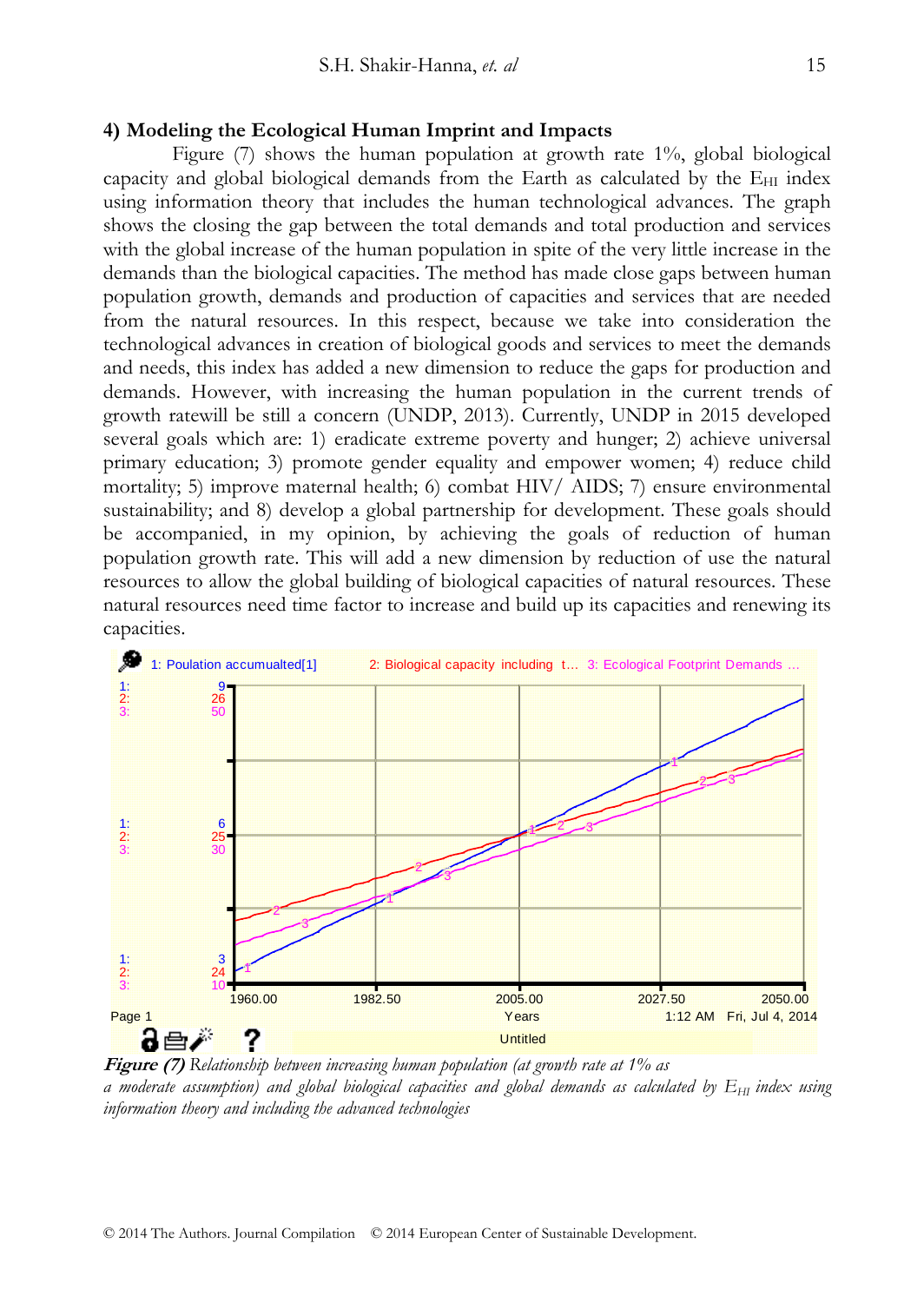

**Figure (8)** *Relationship between increasing human population (at growth rate at 2%*  as relaxed assumption and global biological capacities and global demands as calculated by  $E_{HI}$  index using *information theory and including the advanced technologies*

Figure (8) shows the human population at growth rate 2%, global biological capacity and global biological demands from the Earth as calculated by the  $E_{\text{HI}}$  index using information theory that includes the human technological advances. The graph shows that the gap between human population data has increased and widen so much rather than the Earth biological capacity in spite of increasing the technological advances of human. Figure (9) indicates that the increasing



**Figure (9)** *Relationship between increasing human population (at growth rate at 2.0%*   $a$ s relaxed assumption) and global maintenance calculated by using  $E_{\text{HI}}$  index using  *information theory and including the advanced technologies*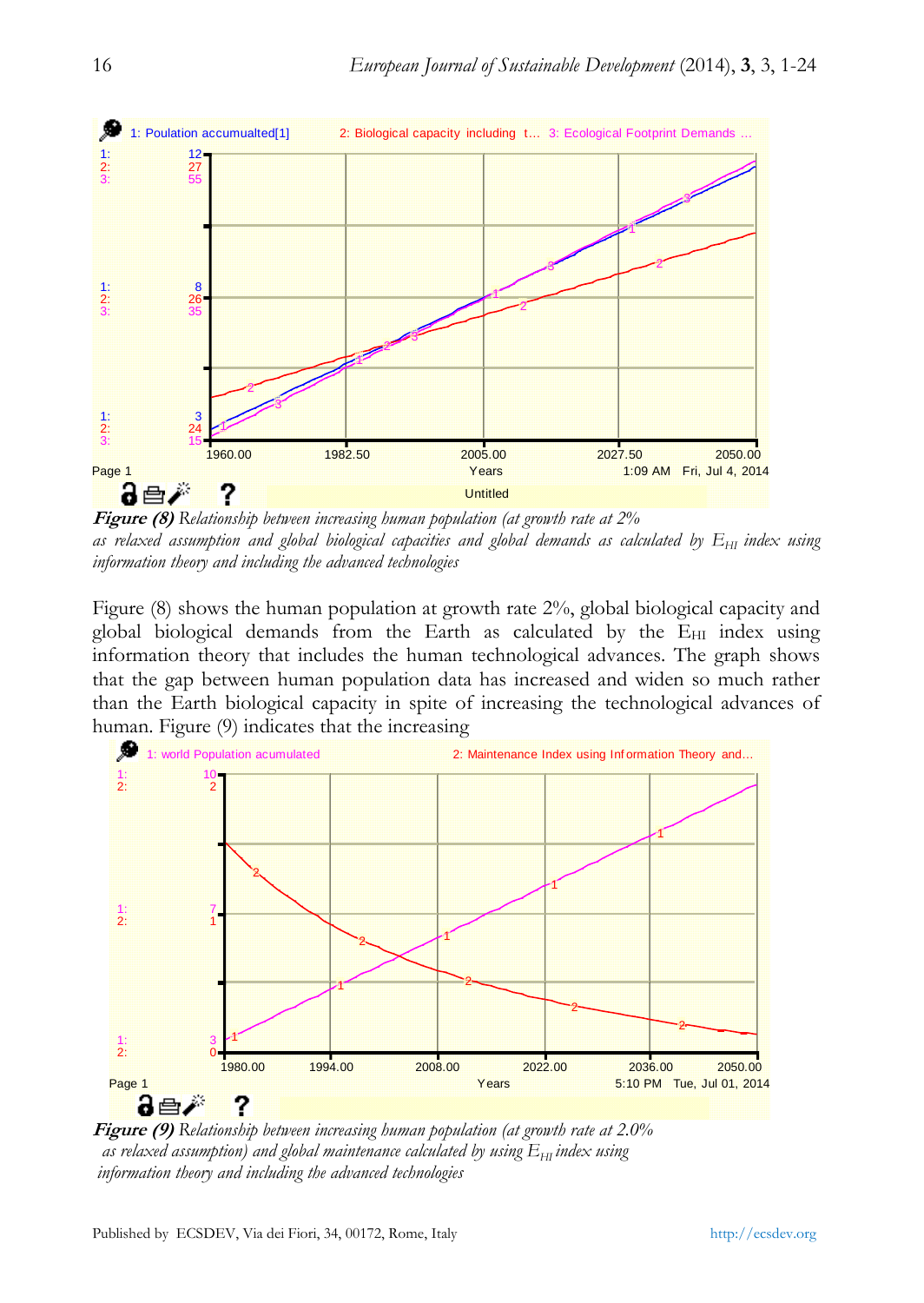

**Figure (10)** *Relationship between increasing human population (at growth rate at 1.0%*  as moderate assumption) and global maintenance calculated by using  $E_{HI}$  index using information theory and *including the advanced technologies* 



**Figure (11)** *Relationship between increasing human population (at growth rate at 0.5% as conservative assumption) and global maintenance calculated by using*  $E_{\text{HI}}$  *index* 

using information theory and including the advanced technologies human populations and global maintenance as calculated by using  $E_{HI}$  index using information theory and using advanced technologies, there is a breakeven point between the human population and maintenance index at year 1996 and year 2015 when the population growth rate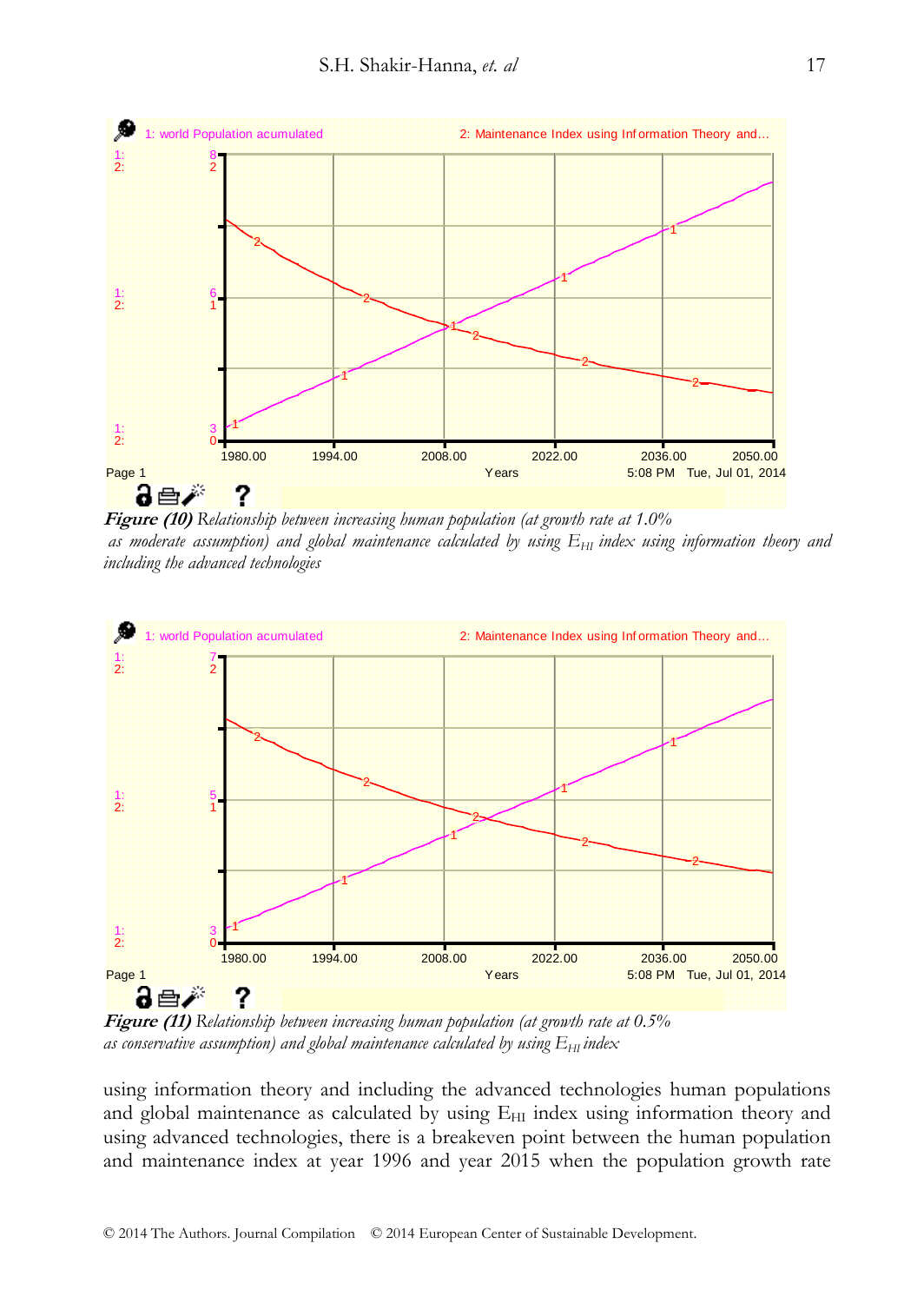between 0.5%-2.0(i.e. between very conservative assumption and relaxed assumption of prediction of human population growth).

## **5. Discussion**

Sustainable development is an important concern because the global population humanity has increased in an alarming rate against the availability of natural resources that support their existence to get the goods and services, they are in need. It is important to our global humanities to understand that the global economy success is depending on the availability of natural resources (i.e. renewable and non-renewable) that is supporting our humanity with goods and services that we are using on a daily basis (Shakir Hanna and Osborne-Lee, 2011, 2012 and Shakir Hanna et. al, 2013). E<sub>HI</sub> is an index to support the issue of the regenerative capacity of Earth to support the human beings and to be balanced with the demands. The index is considering the positive and negative impacts of human on the environment using the advanced technologies and using the information theory for the calculation of the biological capacity of and the demands from the Earth. In this respect sustainability is to allow extending the life of the natural resources to be used several times. This will provide and cover the need of all human living on this Earth. In the most-recent assessment (Wackernagel and Galli, 2012) showed that the Earth is supporting 1.8 global hectare per capita. However, the demand from Earth is equal to 2.7 global hectare per/ capita. Therefore; the demands by humans from the nature have exceeded the capacity of the production of the nature. This indicates that the demand by human from nature is exceeding the Erath supporting the human by 150% than the Earth can provide. On the other hand, in figures (7-11) when our model of  $E_{\text{HI}}$  included in the calculation the human technological advances either positively or negatively, there is an increase in the breakeven point between the growth human population and the maintenance index of Earth supporting all humans. This has been indicated that at 0.5% population growth rate, the Earth has maintained its ability to support all humans to year 2015-2017, and in the opposite when the human growth rate increased to 1% the Earth has maintained its ability to support all humans to year 2008. This added more extra years from the original breakeven point of year 1981 (Wackernagel et. al.; 2002, Shakir Hanna and Osborne-Lee, 2011, 2012, and Shakir Hanna et.al. 2013) as predicted by the  $E_{\text{HI}}$  model. Therefore, from the above discussion, we can conclude that the Earth will not be able to support the more human beings that are added to the globe (Shakir Hanna and Osborne-lee, 2011, 2012, Shakir Hanna et. al., 2013a, b, and Steffenet.al, 2007). This is an alarming for the leaders of the world, communities, decision makers, governments, non-government organization (NGO), United Nation (UN), to look seriously at the human population issue and the Earth sustainability. Additionally, the urgent efforts to control the human population growth in order to maintain our global universe health production and regenerative capacity, otherwise, the nature will take its course by creating disasters that will affect all the living human beings causing real death of the human populations to balance the nature well beings.

Another aspect of human imprints on global environment, global economics and sustainability is how to maintain sustainable development within the limitation of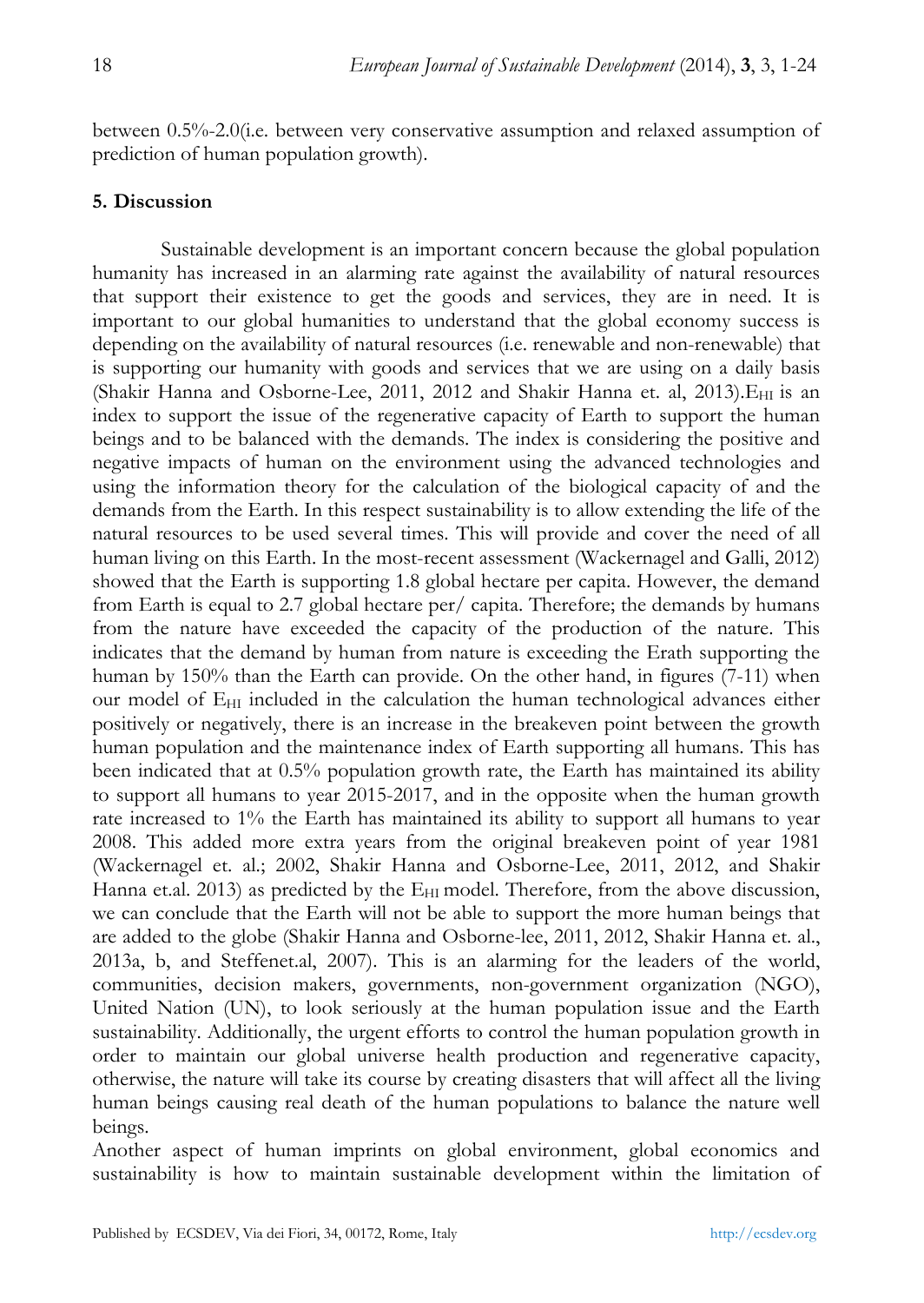resources' availability, and the human growth rate are not balanced with the nature support. In this respect, Brown et. al., 1987 indicated that the human survival requires sufficient food, probable water, uncontaminated air, adequate shelter and clothing, energy, and minerals. These needs are closely tied to the continuously functioning of the supporting ecological systems which maintain nutrient, air, and water cycles, and so the maintenance of renewable biological resources such as forest, and fishers stock. Beyond the basic, biological survival needs, however, there are variations in social and cultural perspectives on what is needed for quality existence and in ecological perspectives on what is needed for sustainable biosphere. This is the key for sustainability, which maintain the sustainable development and coincide with maintain the healthy growth of human population. In this consideration, the integrated natural resources' management is a conscious process of incorporating the multiple aspects of natural resource use into a system of sustainable management to meet the goals of resource users, managers and other stakeholders (e.g. production, food security, profitability, risk aversion and sustainability goals). To fulfill its aims, an integrated natural resource management approach is necessarily adaptive, interdisciplinary and involves a diverse set of stakeholders (Sayer, J. and Campbell, B. 2004).

#### **Conclusion**

Ecological Human Imprint  $(E_{HI})$  is an index to support the utilization of the Ecological Footprint. However, the method has added another dimension, which is the human technological advances, including the positive and negative impacts of human, in addition to use the information theory for the calculation. The index simulation model has shown that with the decreasing human population growth rate from the rates between 2% to 0.5% has increased the time for using of natural resources from year 1981 to year 2017 and to be at the breakeven point of balancing with nature. Therefore, without the value added of human advanced technologies and information theory, the breakeven point of use of the nature has shown a better understanding of the use of the nature. It is very important to educate all human beings for the danger of increasing human population without real balance with the natural ecosystem biological capacities of Earth to meet all humans the needs for goods and services from the Earth.

#### **References**

- Abson, D.J., vonWehrden. H.,Baumgärtner, S., Fischer, J., Hanspach, J, Härdtle, W., Heinrichs, H, Klein, A.M., Lang, D.J., Martens P., and Walmsley, D. (2014). Ecosystem services as a boundary object for sustainability. Ecological Economics. 103: 29–37.
- Andreopoulou, Z. S. (2012). Green Informatics. ICT for Green and Sustainability. Journal of Agricultural Informatics. Vol. 3, No2.
- Andreopoulou, Z.S., B. Manos, N. Polman and D. Viaggi. (2011). Agricultural and Environmental Informatics, Governance, and Management: Emerging Research Applications. IGIGlobal. USA.
- Andreopoulou, Z., Samathrakis, V., Louca, S., & Vlachopoulou, M. (2014). E-Innovation for Sustainable Development of Rural Resources During Global Economic Crisis (pp. 1-317). Hershey, PA: IGI Global. doi:10.4018/978-1-4666-4550-9
- Brown,J.B., Hanson, M.E., Liverman, D.M. and Merideth, R.W. (1987). Term Global Sustainability: Toward definition. Environ. Management Vol 11(6) 713-719.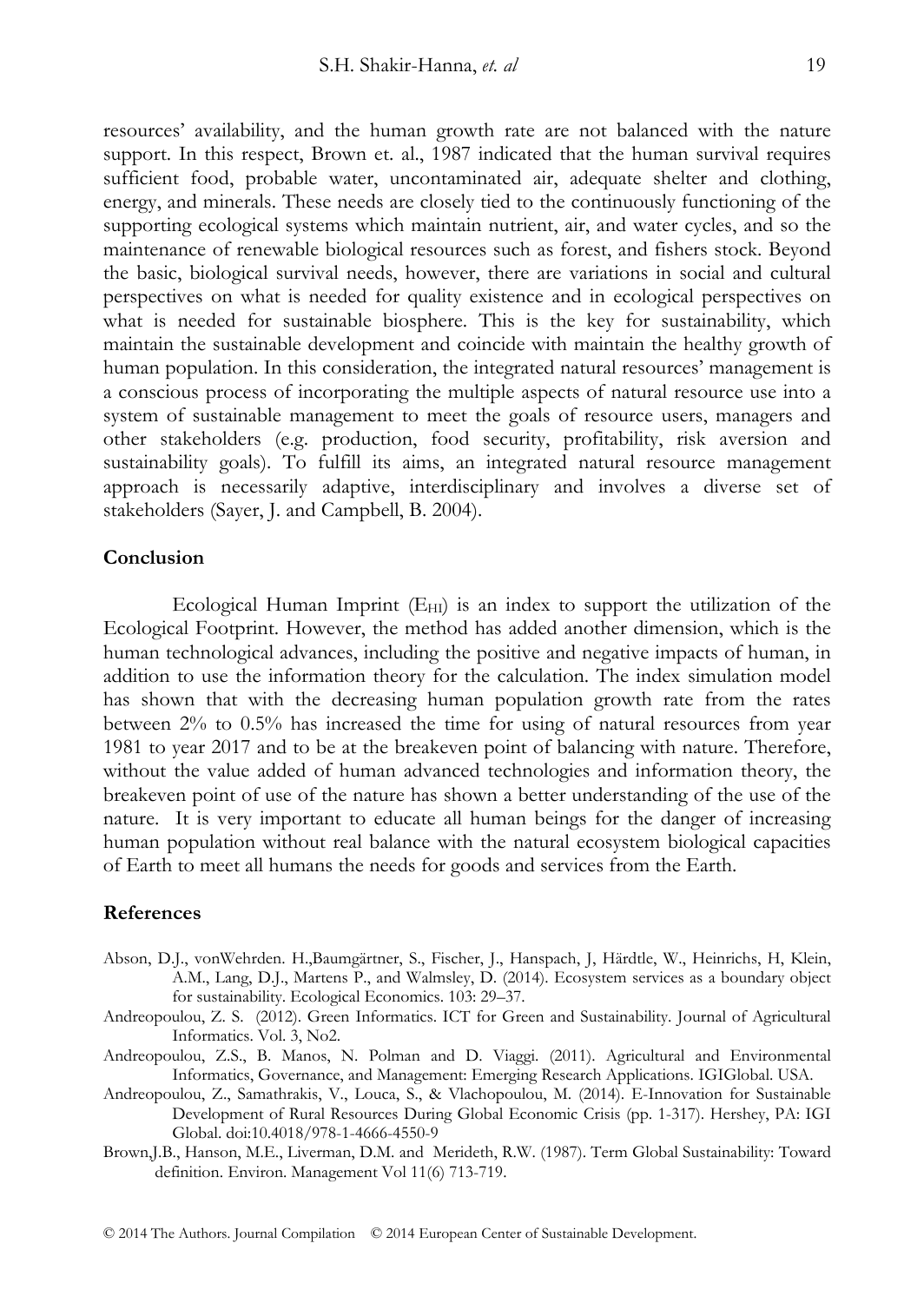- FAO (1960-2008). FAOSTAT FAO Statistical Database- Data Series 1960-2008. Food and Agriculture Organization, UN, www.fao.org, Rome, Italy.
- FAO (2008).FAOSTAT Data Series. Food and Agriculture Organization, UN, www.fao.org, Rome, Italy.
- Helsinki, (1993) Second Ministerial Conference on the Protection of Forests in Europe. 16-17 June 1993, Helsinki / Finland RESOLUTION H1 General Guidelines for the Sustainable Management of Forests in Europe.5 pp.
- Lee, S.M. (1991) Sustainable Development: A critical review. World Development, Vol. 19:607-621.
- MA, (2005).Ecosystems and Human Well-being: Current State and Trends. Island Press, Washington, DC. NOAA (2012).http://www.noaa.gov/climate.html.
- Pearce, D. (1994). *Sustainable consumption through economic instruments.* Paper prepared for the Government of Norway Symposium on Sustainable Consumption, Oslo,19-20 January, 1994.
- Rees, W.E. (2013) Ecological Footprint, Concept o**f.** Encyclopedia of Biodiversity (Second Edition): 701 713.
- Rees, W.E. (2010), "The Human Nature of Unsustainability", in Heinberg, Richard and Leich,Daniel,*The Post Carbon Reader: Managing the 21st Century Sustainability Crisis*, Watershed Media, ISBN 978-0-9709500- 6-2.
- Rees W.E. (2006). Ecological footprints and bio-capacity: essential elements in sustainability assessment. In: J. Dewulf and H.V. Langenhove (Editor), Renewables-Based Technology: Sustainability Assessment. John Wiley and Sons, Chichester, pp. 143-158.
- Rees W.E. (2003). Economic development and environmental protection: an ecological economics perspective. *Environmental Monitoring and Assessment*, 86:29-45.
- Rees, W.E. (2001) Ecological footprint, concept of. Encyclopedia of Biodiversity, Volume 2.Academic Press.229-244.
- Rees, W.E. (2000). Eco-footprint analysis: merits and brickbats. *Ecological Economics* 32:371-374.
- Rees, W. (1994).*Sustainability, growth, and employment: Toward an ecologically stable, economically secure, and socially satisfying future.* Paper prepared for the IISD Employment and Sustainable Development Project. Winnipeg, Manitoba: International Institute for Sustainable Development. (Revised version in *Alternatives*21:4 [October/November 1995]).
- Rees, W.E. (1992a). Understanding sustainable development: Natural capital and the new world order. UBCSchool of Community and Regional Planning, Vancouver, Canada.
- Rees, W.E. (1992b). Ecological footprints and appropriated carrying capacity: what urban economics leaves out? *Environment and Urbanisation* 4 (2): 121–130.
- Rees, W.E. (1988). Cumulative environmental assessment and global change. Environmental Impact Assess.
- Rees, W.E., and Wackernagel, M. (1996 a). Urban ecological footprints: why cities cannot be sustainable-and why they are a key to sustainability. Environmental Impact Assessment 16, 223e248.
- Rees, W.E., and Wackernagel, M. (1996 b) Ecological Footprints and Appropriated Carrying Capacity: Measuring the Natural Capital Requirements of the Human Economy. Focus, v6 n1 p45-60.
- Rees, W.E., and Wackernagel, M. (1994) Ecological footprints and appropriated carrying capacity: measuring the natural capital requirements of the human economy," In A. Jansson et al., Investing in Natural Capital: The Ecological Economics Approach to Sustainability, Washington, D.C., Island Press.
- SAS (2010) SAS Statistical Package Version 9.2 for PC. Base SAS 9.2 Procedures Guide: Statistical Procedure, Third Edition.
- Sayer, J. and Campbell, B. 2004. The Science of Sustainable Development: Local Livelihood and the Global Environment. Cambridge University Press. 263 pp. +xvii
- Shakir-Hanna, S.H. and Osborne-Lee I.W. (2011). Sustainable economy of the ecological footprint: Economic analysis and impacts. In: Y. Villacampa and C.A. Brebbia (Editor), Ecosystems and Sustainable Development. VIII. WIT Press, South Hampton, UK, pp. 313-326.
- Shakir- Hanna, S.H. and Osborne-Lee I.W. (2012). Modeling and Evaluating the Global Energy Flow in Ecosystems and its Impacts on the Ecological Footprint. In: Jordán, F., Jørgensen, S.E. (Eds), Models of the Ecological Hierarchy: From Molecules to the Ecosphere. Elsevier B.V., pp. 469– 498.
- Shakir- Hanna, S.H., Osborne-Lee I.W. and Khakil, M.T. (2013 a). Sustainable Economy of Ecological Footprint in Africa: An Economic Analysis and Impacts. *World Environment* 2013, 3(1): 9-17.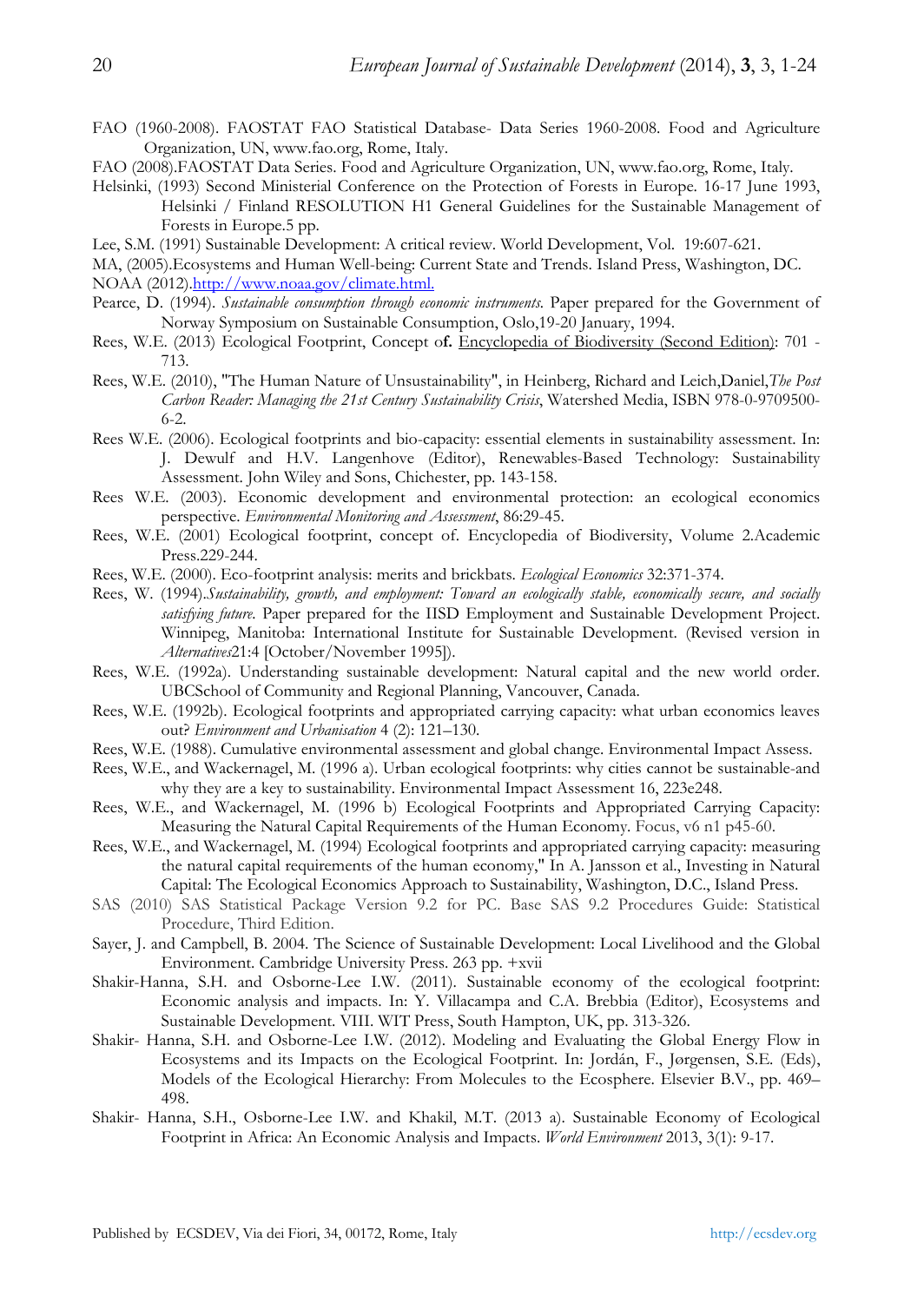- Shakir Hanna, S.H., Harris, K.T., Osborne-Lee, I.W., Gian Paolo, C., Misso, R. and Khalil, M.T. (2013b) (in press Accepted). Global Ecological Footprint, Climate Change Impacts and Assessment, 23 pages RIVISTA DI STUDI SULLA SOSTENIBILITA Review of Studies on Sustainability.
- Shannon, C.E. and Weaver, W. (1949). The Mathematical Theory of Information. 125 pp. Urbana, Univ. of Illinois Press.
- SPSSSCIENC (2002).Sigmaplot Version 8. SPSSSCIENCE www.spssscience. Com /sigmaplot.
- SPSSSCIENC (2009-2010).SigmaPlot 11.2. User's Guide Part 1.by System Software. 890 + index 50 pp.
- SPSSSCIENC (2009-2010).SigmaPlot 11.2.User's Guide Part 2 Statistics .by System Software.564 pp.
- STELLA (2001).An Introduction to System Thinking by Barry Richmond. High Performance Systems, Inc. High Performance Systems, Inc. The System Thinking Company.ISBN 0-9704921-1-1, 165 PP.
- Steffen, W., Crutzen, P.J, and McNeill, J.R (2007) The Anthropocene: Are Humans Now Overwhelming the Great Forces of Nature? *Ambio* 36 (8) 614-621- Royal Swedish Academy of Science.
- UNDP (2013). The Rise of the South**:** Human Progress in a Diverse World. Human Development Report 2013.the United Nations Development Programme. Gilmore Printing Services Inc., Canada 216 pp.
- UNEP (2009). A Planet in Ecological Debt, Arendal Maps and Graphics Library: UNEP http://maps.grida.no/go/graphic/a-planet-in-ecological-debt.
- UNFPA (2001).The State of World Population 2001.
- USDHHS and USDA (2005).Dietary Guidelines for Americans. U.S. Department of Health and Human Services and U.S. Department of Agriculture, 71 + IV PP + Appendix p.
- USDA (2012) http://ers.usda.gov/data-products.aspx#.UnuTTbrnbIV
- Von Weizsacker, E. U.and Ernst U. (1994). *Earth Politics.* London: Zed Books.
- Venetoulis, J. andTalberth, J (2010) Refining the Ecological Footprint. In: OkechukwuUkaga, Chris Maser andMichael Reichenbach (eds.) Sustainable Development: Principles, Frameworks, and Case Studies (Social Environmental Sustainability) Pages 57-94. Taylor and Francis Group, LLC.
- Wackernagel, M., 1991. "Land Use: Measuring a Community's Appropriated Carrying Capacity as an Indicator for Sustainability"; and "Using Appropriated Carrying Capacity as an Indicator, Measuring the Sustainability of a Community." Report I & II to the UBC Task Force on Healthy and Sustainable Communities, Vancouver.
- Wackernagel, M., 1994. Ecological Footprint and Appropriated Carrying Capacity: A Tool for Planning Toward Sustainability. Ph.D. Thesis. School of Community and Regional Planning.The University of British Columbia.
- Wackernagel, M., and Rees, W. E., (1991).
- Wackernagel, M., and Rees, W. E., (1996). Our Ecological Footprint: Reducing Human Impact on the Earth. New Society Publishers, Gabriola Island, British Columbia, Canada.German edition with updated data, 1997.Birkha¨user, Basel, 1997.
- Wackernagel, M. and Galli, A. (2012) Ecological footprint: Economic Performance and resource constrains. Global Dialogue, 14, (1) Winter/Spring 2012 Networking Sustainability.
- Wackernagel, M., Schulz, N. B., Deumling, D, Linares, A.C., Jenkins, M, Kapos, V., Monfreda,C., Loh,J., Myers,M.,Norgaard, R., and Randers, Jørgen (2002) Tracking the ecological overshoot of the human economy. PNAS.Vol. 99, 9266-9271.www. pnas. org\_cgi\_doi\_ 10.1073\_pnas. 142033699
- WHO (2005) Ecosystems and human well-being: health synthesis: A report of the Millennium Ecosystem Assessment. 53pp. Printed in France.
- WorldBank, 1960-2012. Data Series and Research.The World Bank

organization.http://data.worldbank.org/topic/ agriculture-and-rural-development.

- WorldBank,1960-2008. Data Series and Research.The World Bank worldbank.org/topic/ agriculture-andrural-development.
- WRI, 1960-2005 Series. EarthTrends Environmental Information, World Resource Institute (WRI). World Resource Institute:WRIhttp://Earthtrends.wri.org/.
- WRI(2000). World Resources 2000-2001-People and Ecosystems: The Fraying Web of Life. World Resources Institute (WRI), Washington DC, USA.
- WRI (2012) U.S. Drought Demonstrates Complexity, Severity of Water Risk by *RobertKimball.*http://www.wri.org/search/site/Robert%2520Kimball%2520and%2520drought*.*
- WWF (2002) The Global Conservation Organization, living planet report/ footprint.
- WWF (2002) Living Planet Report 2002, World Wide Fund for Nature

(WWF),http://www.panda.org/livingplanet., Geneva, Switzerland.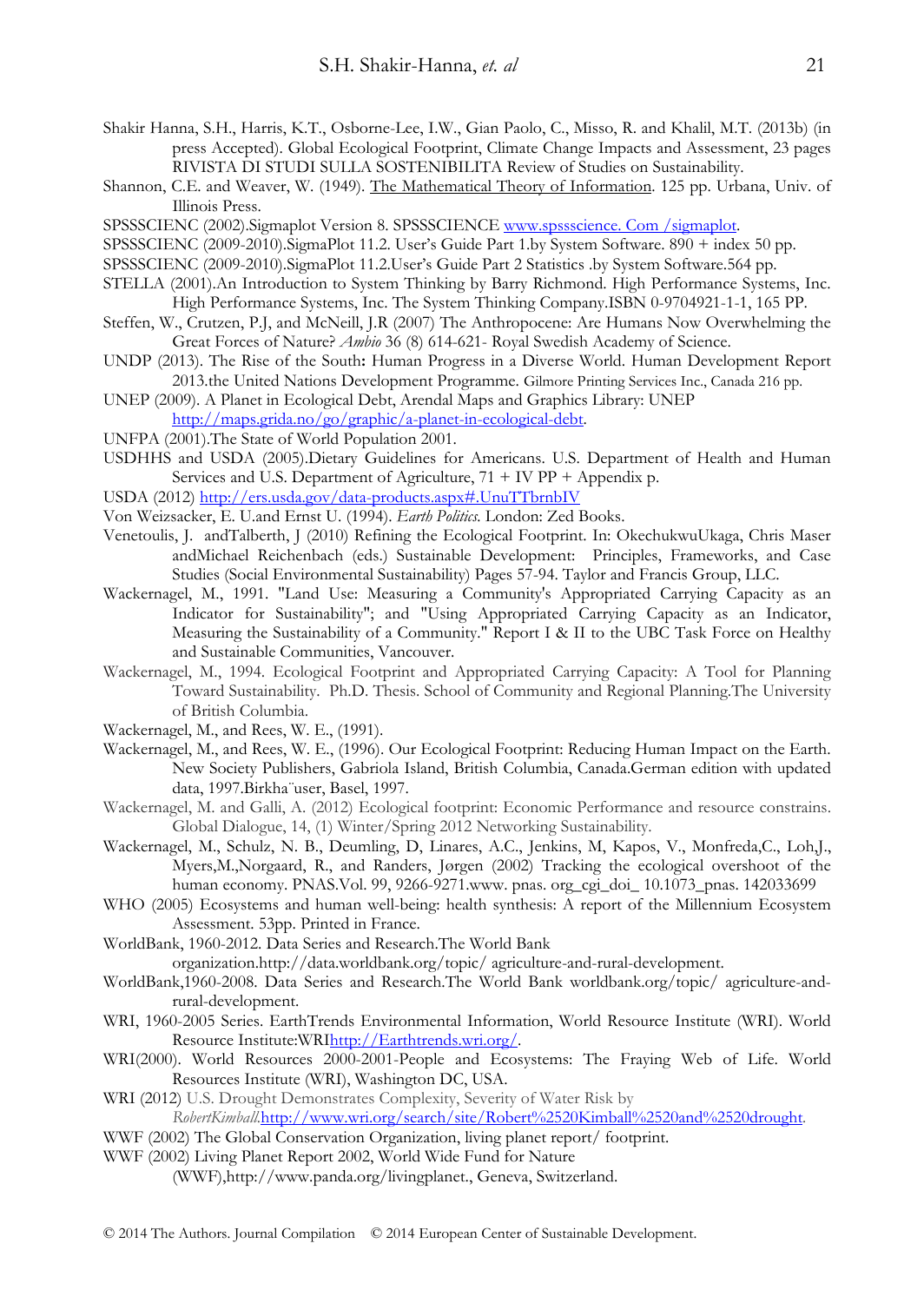- WWF (2002) Living Planet Report 2002 Edited by Jenkins M., Jakubowska J., Gaillard V., Groombridge B., M.WackernagelMonfreda, C., Deumling D., Gurarie E., Friedman S., Linares A.C., Sánchez M.A.V., Falfán I.S.L., Loh, J. Randers., S.J. and C.Monfreda, World Wildlife Fund (WWF), www.panda.org,, International. Avenue du Mont-Blanc, CH-1196 Gland, Switzerland
- WWF (2004).Living Planet Report 2004, World-Wide Fund for Nature International (WWF), Global Footprint Network, UNEP World Conservation Monitoring Centre. WWF, Gland, Switzerland.http://www.panda.org/livingplanet.
- WWF (2006). Living Planet Report 2006, World Wide Fund (WWF) for Nature,
- Gland,Switzerlandhttp://www.panda.org/livingplanet.
- WWF (2008).Living Planet Report 2008. Edited by Humphrey S., Chapagain A., Bourne G., Mott R., Oglethorpe J., Gonzales A., Atkin M., Loh J., Collen B., McRae L., Carranza T.T., Pamplin F.A., Amin R., Baillie J.E.M., Goldfinger S., Wackernagel M., Stechbart M., Rizk S., Reed A., Kitzes J., Peller A., Niazi S., Ewing B., Galli A., Wada Y., Moran D., Williams R., Backer W.D., Hoekstra A.Y. and Mekonnen, M., World Wide Fund (WWF), www.panda.org,, International Avenue du Mont-Blanc 1196 Gland, Switzerland.
- WWF, 2010.Living Planet Report.World Wide Fund for Nature, Gland, Switzerland.Yale Center for Environmental Law & Policy/Center for International Earth Science Information Network at Columbia University, 2010. 2010 Environmental Performance Index, http://epi.yale.edu/Home (accessed September 2010).
- WWF (2012) Living Planet Report 2012.Biodiversity, biocapacity and better choices.Editor in chief: *Monique Grooten.,* Lead editors: *Rosamunde Almond and Richard McLellan.* Editorial team: *Nigel Dudley, Emma Duncan, NatasjaOerlemans and Sue Stolton.*

## **Appendix A**

| Variables       | Interpretation                    | Unit used in the model                           |  |  |
|-----------------|-----------------------------------|--------------------------------------------------|--|--|
| $H_p$           | World Population Series           | In Billion individuals                           |  |  |
| $\rm E_{F}$     | Total Ecological Foot Print       | In billion global hectares                       |  |  |
| $G_{BC}$        | Global Biological Capacity of the | In billion global hectares that generate the     |  |  |
|                 | Earth                             | biological capacity of the Earth                 |  |  |
| $G_{BD}$        | Global Biological Demand from the | In billion global hectares that consumed from    |  |  |
|                 | Earth                             | biological capacity by human beings from the     |  |  |
|                 |                                   | Earth                                            |  |  |
| $C_{\rm F}$     | Cropland Footprint                | In billion global hectares of cropped lands      |  |  |
| $G_{LF}$        | Grazing Land Footprint            | In billion global hectares of grazed lands       |  |  |
| $F_{GF}$        | Forest Ground Footprint           | In billion global hectares of forest lands       |  |  |
|                 |                                   | excluding fuel wood                              |  |  |
| $F_{\rm F}$     | Fish Ground Footprint             | In billion global hectares of fishing farming    |  |  |
| $B_L$           | Built-up Land                     | In billion global hectares                       |  |  |
| $G_{\rm DC}$    | Global Deficit Capacity           | In billion hectares                              |  |  |
| $G_{\rm EAgLI}$ | Global Efficiency of Agriculture  | As a Ratio                                       |  |  |
|                 | lands Index                       |                                                  |  |  |
| $G_{\rm EALI}$  | Global Efficiency of Arable Lands | As a ratio                                       |  |  |
|                 | Index                             |                                                  |  |  |
| $E_{\rm HI}$    | Ecological Human Imprint Index    | Calculated by Information Theories and           |  |  |
|                 |                                   | Technological Advances Factor as positive and    |  |  |
|                 |                                   | negative impacts and converted to Global billion |  |  |
|                 |                                   | hectares                                         |  |  |

**Table (1)** list of variables and parameters that are used in the  $E_{HI}$  of Global Ecological Footprint

The model used parameters such as world human population series  $(H<sub>P</sub>)$  from year 1961 to 2009, Ecological Foot Prints, Maintenance Index (MI) as calculated by information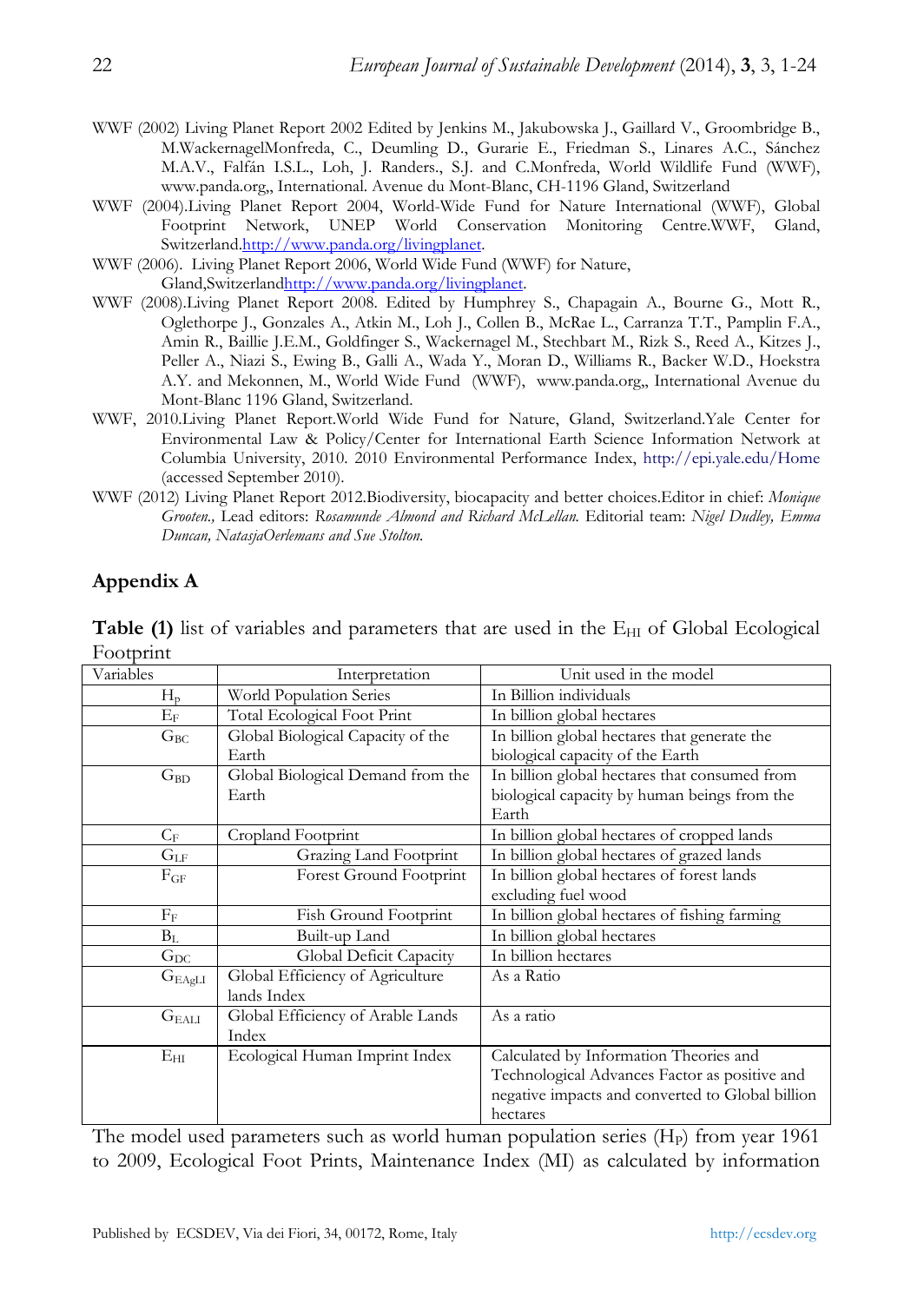theory. Further, other terms such as the GBC which is the Global Biological Capacity and  $G<sub>BD</sub>$  which is Global Biological Demand, Cropland Footprint  $(C<sub>F</sub>)$  in billion global hectares, Grazing Land Footprint  $(G<sub>LF</sub>)$  in billion global hectares, Forest Ground Footprint  $(F_{GF})$  excluding fuel wood in billion global hectares, fish ground footprint  $(F_F)$ in billion global hectares,, Built-up Land (BL) in billion global hectares, Global Deficit Capacity (G<sub>DC</sub>) in billion hectares, are used in calculations,  $G_{\text{EAgLI}}$  is the Global Efficiency of Agriculture lands Index, GEALI Global Efficiency of Arable Lands Index and Ratio of Global Bio-capacity of the Earth to Global Agriculture Land  $G_{BC}/G_{AL}$ ,

| 2008 - Data are in 10 years intervals $*$ |                                    |                                                                                 |                                                                                   |                                                                                                                      |                                                                                                                |                                                       |                                               |
|-------------------------------------------|------------------------------------|---------------------------------------------------------------------------------|-----------------------------------------------------------------------------------|----------------------------------------------------------------------------------------------------------------------|----------------------------------------------------------------------------------------------------------------|-------------------------------------------------------|-----------------------------------------------|
| Year                                      | Global<br>Population<br>in billion | Total<br>Global<br>Biological<br>Demand<br>$(G_{BD})$<br>(billion<br>global ha) | Total<br>Global<br>Biological<br>Capacity<br>$(G_{BC})$<br>(billion<br>global ha) | Total<br>Global<br>Biological<br>Demand<br><b>as</b><br>calculated<br>by E <sub>HI</sub><br>(n billion<br>global ha) | Total<br>Global<br>Biological<br>Capacity<br>as<br>calculated<br>by E <sub>HI</sub><br>(billion)<br>global ha) | Maintenance<br>index<br>without<br>using $E_{\rm HI}$ | Maintenance<br>index<br>using<br>$E_{\rm HI}$ |
| 961                                       | 3.08                               | 7.47                                                                            | 10.90                                                                             | 14.80                                                                                                                | 24.40                                                                                                          | 1.45                                                  | 1.65                                          |
| 970                                       | 3.70                               | 9.50                                                                            | 11.00                                                                             | 17.66                                                                                                                | 24.53                                                                                                          | 1.15                                                  | 1.38                                          |
| 980                                       | 4.44                               | 11.25                                                                           | 11.13                                                                             | 20.53                                                                                                                | 24.66                                                                                                          | 0,98                                                  | 1.20                                          |
| 990                                       | 5.27                               | 12.93                                                                           | 11.38                                                                             | 23.40                                                                                                                | 24.79                                                                                                          | 0.88                                                  | 1.05                                          |
| 000                                       | 6.10                               | 15.1                                                                            | 12.00                                                                             | 26.27                                                                                                                | 24.92                                                                                                          | 0.79                                                  | 0.94                                          |
| 008                                       | 6.69                               | 18.8                                                                            | 12.00                                                                             | 28.56                                                                                                                | 25.02                                                                                                          | 0.66                                                  | 0.87                                          |

**Table (2)** Global Population, Global Biological Capacity (G<sub>BC</sub>), Global Biological Demand (G<sub>BD</sub>) and Maintenance Index of Our Planet Earth from Year 1961 to Year

*\* Data Sources are World Bank- FAO – WWF – Ecological Footprint Network – WRI-Earth Trends - US Estimates,*